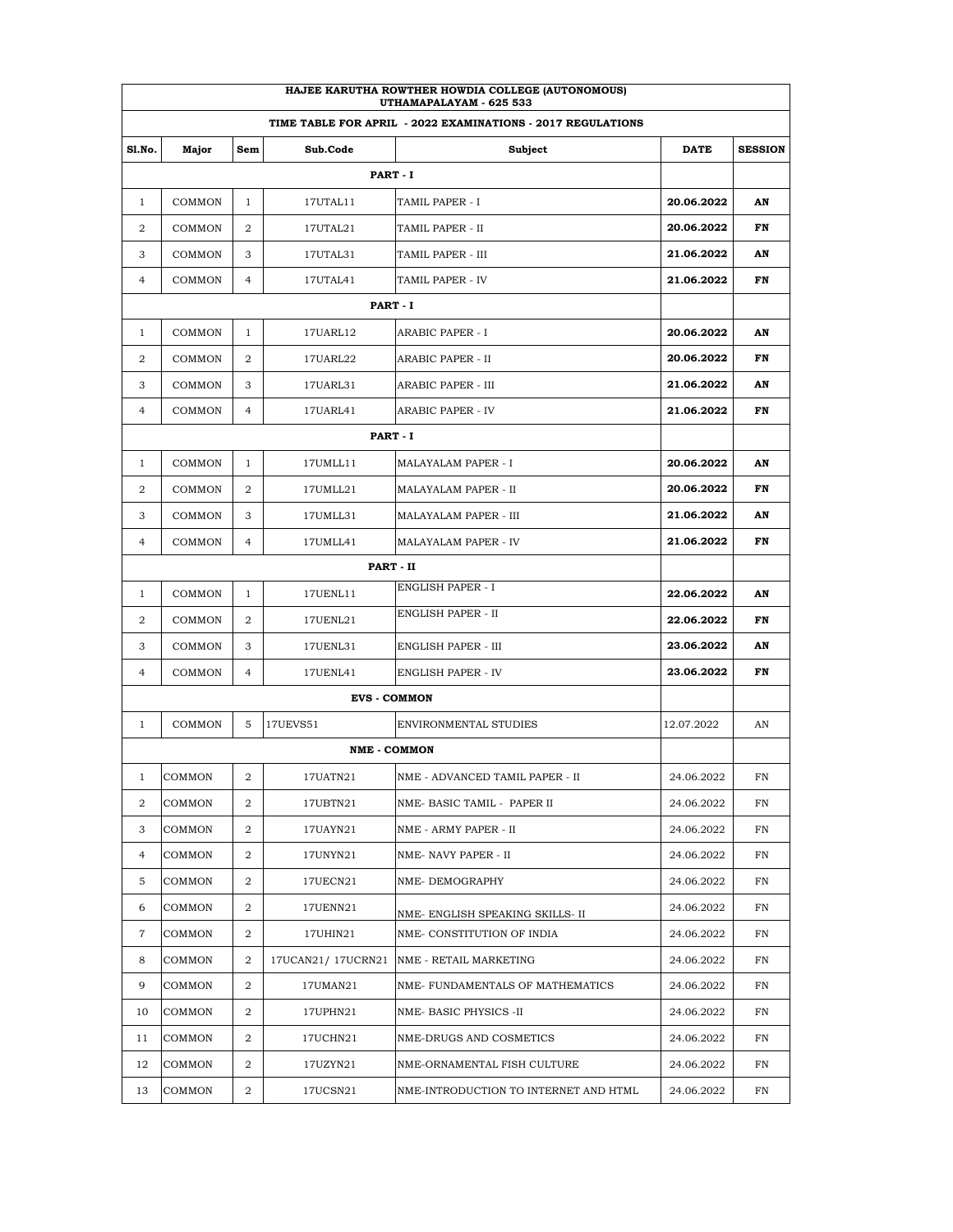| 14             | COMMON        | $\overline{2}$ | 17UBAN21              | NME- CUSTOMER RELATIONSHIP<br>M1AGEMENT                | 24.06.2022 | FN |
|----------------|---------------|----------------|-----------------------|--------------------------------------------------------|------------|----|
| 15             | COMMON        | 2              | 17UCBN21              | NME- ENTREPRENEURSHIP DEVELOPMENT                      | 24.06.2022 | FN |
| 16             | COMMON        | 2              | 17UMBN21              | FOOD AND DAIRY MICROBIOLOGY                            | 24.06.2022 | FN |
| 17             | COMMON        | 2              | 17UBCN21              | NME-HERBAL MEDICINE                                    | 24.06.2022 | FN |
| 18             | COMMON        | 2              | 17UCTN21              | NME-INTERNTET AND WEBPROGRAMMING/<br>WEB PROGRAMMING   | 24.06.2022 | FN |
| 19             | COMMON        | 2              | 17UBYN21              | NME - BOTANY                                           | 24.06.2022 | FN |
| 20             | COMMON        | 2              | 18UARN21              | NME - BASIC ARABIC II                                  | 24.06.2022 | FN |
|                |               |                | <b>NME - COMMON</b>   |                                                        |            |    |
| 1              | COMMON        | 1              | 17UATN11              | NME - ADVANCED TAMIL PAPER - I                         | 24.06.2022 | AN |
| 2              | COMMON        | $\mathbf{1}$   | 17UBTN11              | NME-BASIC TAMIL - PAPER I                              | 24.06.2022 | AN |
| 3              | COMMON        | 1              | 17UAYN11              | NME - ARMY PAPER - I                                   | 24.06.2022 | AN |
| 4              | COMMON        | 1              | 17UNYN11              | NME-NAVY PAPER - I                                     | 24.06.2022 | AN |
| 5              | COMMON        | $\mathbf{1}$   | 17UECN11              | NME- GENERAL ECONOMICS                                 | 24.06.2022 | AN |
| 6              | COMMON        | 1              | 17UENN11              | NME- ENGLISH SPEAKING SKILLS- I                        | 24.06.2022 | AN |
| 7              | COMMON        | $\mathbf{1}$   | 17UHIN11              | NME- FREEDOM MOVEMENTS IN INDIA A.D. 1885<br>-1947     | 24.06.2022 | AN |
| 8              | COMMON        | 1              | 17UCAN11/17UCRN11     | NME-BUSINESS ACCOUNTING                                | 24.06.2022 | AN |
| 9              | COMMON        | $\mathbf{1}$   | 17UMAN11              | NME - FUNDAMENTAL OF MATHEMATICS - I                   | 24.06.2022 | AN |
| 10             | <b>COMMON</b> | $\mathbf{1}$   | 17UPHN11              | NME-BASIC PHYSICS -I                                   | 24.06.2022 | AN |
| 11             | COMMON        | 1              | 17UCHN11              | NME-INDUSTRIAL CHEMISTRY                               | 24.06.2022 | AN |
| 12             | COMMON        | $\mathbf{1}$   | 17UZYN11              | NME-HUMAN BIOLOGY                                      | 24.06.2022 | AN |
| 13             | COMMON        | 1              | 17UCSN11              | NME-INTRODUCTION TO COMPUTERS AND<br>OFFICE AUTOMATION | 24.06.2022 | AN |
| 14             | COMMON        | $\mathbf{1}$   | 17UBAN11              | NME- BUSINESS ADMINISTRATION                           | 24.06.2022 | AN |
| 15             | <b>COMMON</b> | $\mathbf{1}$   | 17UCBN11              | NME- RESERVE BANKING SYSTEM IN INDIA                   | 24.06.2022 | AN |
| 16             | COMMON        | 1              | 17UMBN11              | NME - MUSHROOM TECHNOLOGY                              | 24.06.2022 | AN |
| 17             | COMMON        | $\mathbf{1}$   | 17UBCN11              | NME-HEALTH AND HUMAN DISEASES                          | 24.06.2022 | AN |
| 18             | COMMON        | 1              | 17UCTN11              | NME-INTRODUCTION TO INFORMATION<br>TECHNOLOGY          | 24.06.2022 | AN |
| 19             | COMMON        | $\mathbf{1}$   | 17UBYN11              | <b>NME - BOTANY</b>                                    | 24.06.2022 | AN |
| 20             | <b>COMMON</b> | $\mathbf{1}$   | 18UARN11              | NME - BASIC ARABIC I                                   | 24.06.2022 | AN |
|                |               |                | <b>BA ECONOMICS</b>   |                                                        |            |    |
|                |               |                |                       | <b>SEMESTER - I</b>                                    |            |    |
|                | B.A.Eco.      | 1              | 17UECC11              | MICRO ECONOMICS - I                                    | 13.07.2022 | AN |
| $\mathbf{1}$   | B.A.Eco.      | $\mathbf{1}$   | 17UECC12              | ECONOMIC STATISTICS -I                                 | 14.07.2022 | AN |
| $\overline{2}$ | B.A.Eco.      | 1              | <b>17UECA11</b>       | <b>HISTROY OF INDIA - I</b>                            | 15.07.2022 | AN |
|                |               |                | <b>SEMESTER - II</b>  |                                                        |            |    |
| $\mathbf{1}$   | B.A.Eco.      | 2              | 17UECC21              | MICRO ECONOMICS - II                                   | 13.07.2022 | FN |
| 2              | B.A.Eco.      | 2              | 17UECC22              | ECONOMIC STATISTICS -II                                | 14.07.2022 | FN |
| 3              | B.A.Eco.      | 2              |                       | 17UCRA21/17UHSA21 HISTORY OF INDIA - II                | 15.07.2022 | FN |
|                |               |                | <b>SEMESTER - III</b> |                                                        |            |    |
| $\mathbf{1}$   | B.A.Eco.      | 3              | 17UECC31              | MACRO ECONOMICS - I                                    | 04.07.2022 | AN |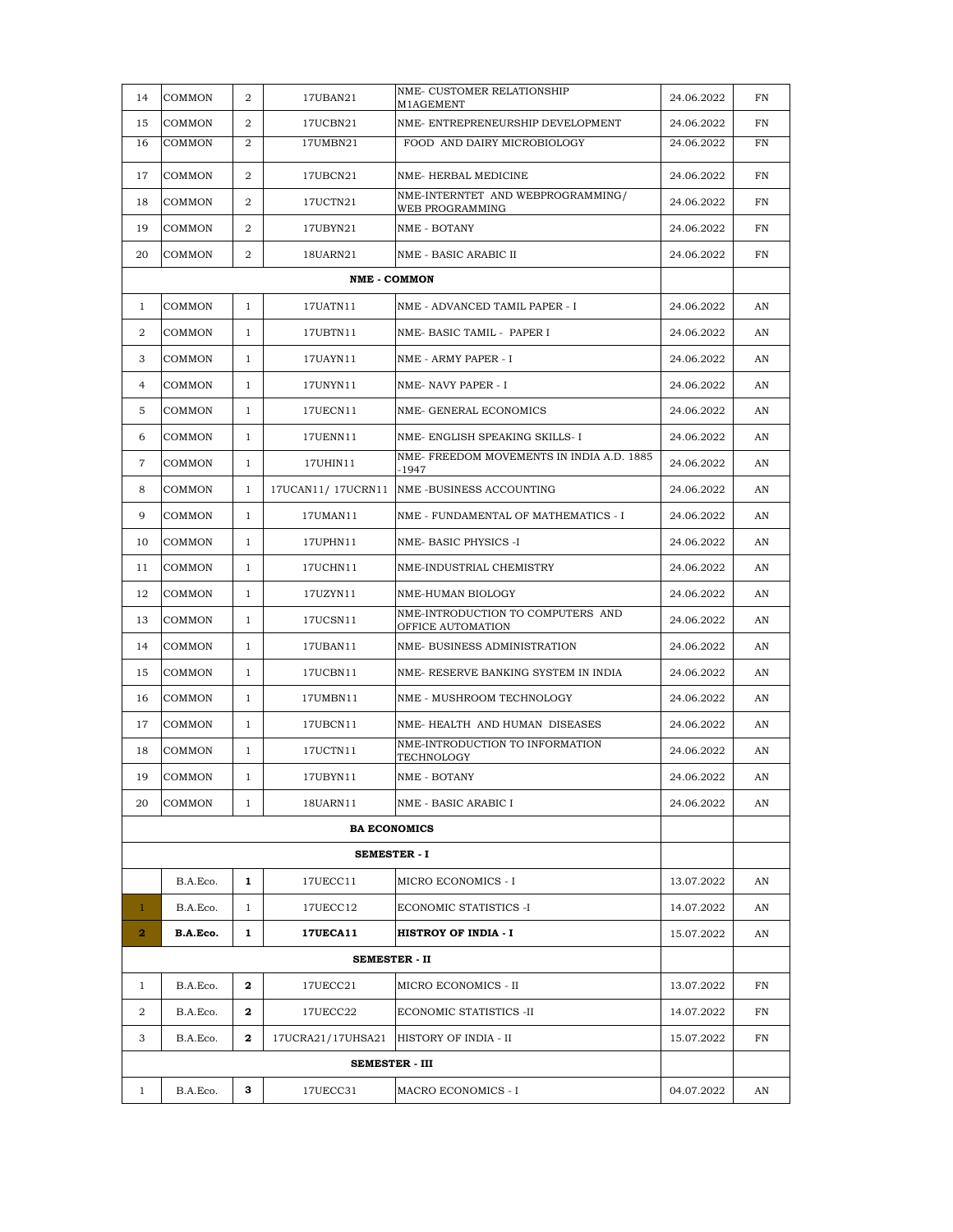| $\overline{2}$ | B.A.Eco. | 3            | 17UECC32        | MATHEMATICAL METHOS I              | 05.07.2022 | AN |
|----------------|----------|--------------|-----------------|------------------------------------|------------|----|
| 3              | B.A.Eco. | 3            | 17UECS31        | ENTREPRENEURSHIP DEVELOPMENT       | 06.07.2022 | AN |
| $\overline{4}$ | B.A.Eco. | 3            | 17UECA31        | <b>MONEY</b>                       | 07.07.2022 | AN |
|                |          |              |                 | <b>SEMESTER - IV</b>               |            |    |
| $\mathbf{1}$   | B.A.Eco. | 4            | 17UECC41        | MACRO ECONOMICS II                 | 04.07.2022 | FN |
| 2              | B.A.Eco. | 4            | 17UECC42        | MATHEMATICAL METHOS II             | 05.07.2022 | FN |
| 3              | B.A.Eco. | 4            | 17UECC43        | INDUSTRIAL ECONOMICS               | 06.07.2022 | FN |
| $\overline{4}$ | B.A.Eco. | 4            | 17UECA41        | <b>BANKING</b>                     | 07.07.2022 | FN |
| 5              | B.A.Eco. | 4            | 17UECS41        | POPULATION STUDIES                 | 08.07.2022 | FN |
|                |          |              |                 | <b>SEMESTER-V</b>                  |            |    |
| $\mathbf{1}$   | B.A.Eco. | 5            | 17UECC51        | INTERNATIONAL ECONOMICS            | 25.06.2022 | AN |
| $\overline{2}$ | B.A.Eco. | 5            | 17UECC52        | HISTORY OF ECONOMIC THOUGHT        | 27.06.2022 | AN |
| 3              | B.A.Eco. | 5            | 17UECC53        | <b>INDIAN ECONOMY</b>              | 28.06.2022 | AN |
| $\overline{4}$ | B.A.Eco. | 5            | 17UECC54        | <b>FISCAL ECONOMICS</b>            | 29.06.2022 | AN |
| 5              | B.A.Eco. | 5            | 17UECC55        | ECONOMICS OF MARKETING             | 30.06.2022 | AN |
| 6              | B.A.Eco. | 5            | 17UECE51        | FOREIGN EXCHANGE                   | 01.07.2022 | AN |
| $\tau$         | B.A.Eco. | 5            | 17UECS51        | FUNDAMENTALS OF COMPUTER-I         | 02.07.2022 | AN |
|                |          |              |                 | <b>BA ENGLISH</b>                  |            |    |
|                |          |              |                 |                                    |            |    |
| $\mathbf{1}$   | B.A.Eng. | $\mathbf{1}$ | <b>17UENC11</b> | Elizabethan Age                    | 13.07.2022 | AN |
| 2              | B.A.Eng. | 1            | <b>17UENC12</b> | Indian Writing in English          | 14.07.2022 | AN |
| 3              | B.A.Eng. | 1            | <b>17UENA11</b> | <b>LITERARY FORMS</b>              | 15.07.2022 | AN |
| $\overline{4}$ | B.A.Eng. | 1            | <b>17UENC13</b> | Puritan Age                        | 16.07.2022 | AN |
|                |          |              |                 | <b>SEMESTER - II</b>               |            |    |
| $\mathbf{1}$   | B.A.Eng. | $\mathbf{2}$ | <b>17UENC21</b> | RESTORATION AGE                    | 13.07.2022 | FN |
| 2              | B.A.Eng. | 2            | <b>17UENC22</b> | NEO CLASSICAL AGE                  | 14.07.2022 | FN |
| 3              | B.A.Eng. | $\mathbf{2}$ | <b>17UENC23</b> | ROMANTIC AGE                       | 15.07.2022 | FN |
| 4              | B.A.Eng. | 2            | <b>17UENA21</b> | SOCIAL HISTORY OF ENGLAND          | 16.07.2022 | FN |
|                |          |              |                 | <b>SEMESTER - III</b>              |            |    |
| $\mathbf{1}$   | B.A.Eng. | 3            | <b>17UENC32</b> | VICTORIAN AGE                      | 04.07.2022 | AN |
| 2              | B.A.Eng. | 3            | <b>17UENA31</b> | HISTORY OF ENGLISH LITERATURE - I  | 05.07.2022 | AN |
| 3              | B.A.Eng. | 3            | <b>17UENS31</b> | WORD POWER                         | 06.07.2022 | AN |
| 4              | B.A.Eng. | з            | <b>17UENC33</b> | EARLY MODERN AGE                   | 07.07.2022 | AN |
| 5              | B.A.Eng. | 3            | <b>17UENC31</b> | ADVANCED ENGLISH GRAMMAR           | 08.07.2022 | AN |
|                |          |              |                 | <b>SEMESTER - IV</b>               |            |    |
| $\mathbf{1}$   | B.A.Eng. | 4            | <b>17UENC41</b> | AMERICAN LITRATURE                 | 04.07.2022 | FN |
| 2              | B.A.Eng. | 4            | <b>17UENC42</b> | PHONETICS AND SPOKEN ENGLISH       | 05.07.2022 | FN |
| 3              | B.A.Eng. | 4            | <b>17UENA41</b> | HISTORY OF ENGLISH LITERATURE - II | 06.07.2022 | FN |
| $\overline{4}$ | B.A.Eng. | 4            | <b>17UENS41</b> | PRESENTATIONS SKILLS               | 07.07.2022 | FN |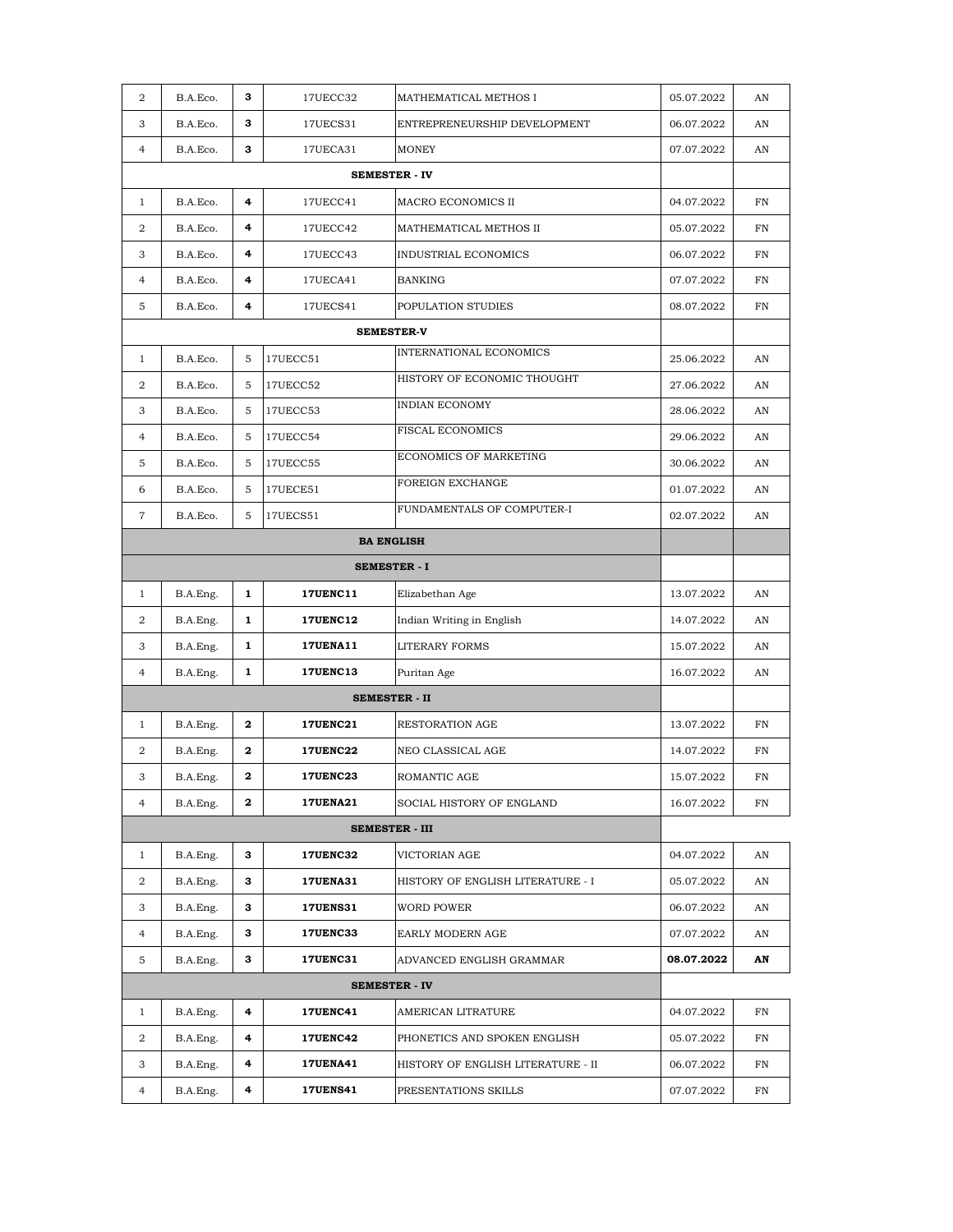| $\mathbf{1}$   | <b>BA ENG</b> | 5              | 17UENC51              | TWENTIETH CENTURY LITERATURE                         | 25.06.2022 | AN |
|----------------|---------------|----------------|-----------------------|------------------------------------------------------|------------|----|
| $\overline{2}$ | <b>BA ENG</b> | 5              | 17UENC52              | WOMEN'S WRITING IN ENGLISH                           | 27.06.2022 | AN |
| 3              | <b>BA ENG</b> | 5              | 17UENC53              | JOURNALISM AND MASS COMMUNICATION                    | 28.06.2022 | AN |
| $\overline{4}$ | <b>BA ENG</b> | 5              | 17UENC54              | ENGLISH LANGUAGE TEACHING                            | 29.06.2022 | AN |
| 5              | <b>BA ENG</b> | 5              | 17UENE51              | LITERARY CRITICISM - I                               | 30.06.2022 | AN |
| 6              | <b>BA ENG</b> | 5              | <b>17UENS51</b>       | CREATIVE WRITING                                     | 01.07.2022 | AN |
|                |               |                |                       |                                                      |            |    |
|                |               |                |                       |                                                      |            |    |
| $\mathbf{1}$   | B.A.His       | $\mathbf{1}$   | 17UHIC11/17UHVC11     | HISTORY OF INDIA UPTO 1206 AD                        | 13.07.2022 | AN |
| 2              | B.A.His       | 1              | 17UHIC12/17UHVC12     | History of Tamilnadu upto 1565 AD                    | 14.07.2022 | AN |
| 3              | B.A.His       | 1              | 17UH1A11              | Modern Governments - i                               | 15.07.2022 | AN |
| $\overline{4}$ | B.A.His(T)    | 1              | 17UHVA11              | PRINCIPLES OF TOURISM                                | 16.07.2022 | AN |
|                |               |                | <b>SEMESTER - II</b>  |                                                      |            |    |
| $\mathbf{1}$   | B.A.His       | $\mathbf{2}$   | 17UHIC21/ 17UHVC21    | HISTORY OF INDIA 1206 AD TO 1707 AD                  | 13.07.2022 | FN |
| 2              | B.A.His       | $\mathbf 2$    | 17UHIC22/ 17UHVC22    | History of Tamilnadu 1565 AD TO 1967 AD              | 14.07.2022 | FN |
| 3              | B.A.His       | $\mathbf{2}$   | 17UH1A21              | Modern Governments II                                | 15.07.2022 | FN |
| 4              | B.A.His (T)   | 2              | 17UHVA21              | TOURISM PRODUCT                                      | 15.07.2022 | FN |
| 5              | B.A.His       | $\mathbf{2}$   | 17UHIC23/17UHVC23     | HISTORY OF USA 1865 AD TO 1945 AD                    | 16.07.2022 | FN |
|                |               |                |                       |                                                      |            |    |
| $\mathbf{1}$   | B.A.His       | 3              | 17UHIC31/<br>1UHVC31  | History of India, 1707 - 1885 A.D                    | 04.07.2022 | AN |
| $\overline{2}$ | B.A.His       | 3              | 17UHIC32/<br>17UHVC32 | History of Europe, 476 - 1453 A.D                    | 05.07.2022 | AN |
| 3              | B.A.His       | з              | 17UHIS31/<br>17UHVS31 | Panchayat Raj                                        | 06.07.2022 | AN |
| $\overline{4}$ | BA .HIS       | з              | 17UECA32              | Principles of Economics - I                          | 07.07.2022 | AN |
| 5              | B.A.His (T)   | 3              | 17UHVA31              | Tourism Marketing                                    | 08.07.2022 | AN |
|                |               |                | <b>SEMESTER-IV</b>    |                                                      |            |    |
| $\mathbf{1}$   | B.A.His       | 4              | 17UHIC41/<br>1UHVC41  | History of India, 1885 – 1947 A.D                    | 04.07.2022 | FN |
| 2              | B.A.His       | 4              | 17UHIC42/<br>17UHVC42 | History of Europe, 1453 - 1789 A.D                   | 05.07.2022 | FN |
| 3              | BA .HIS       | $\overline{4}$ | 17UHIA41              | Principles of Economics – II                         | 06.07.2022 | FN |
| $\overline{4}$ | B.A.His       | 4              | 17UHIS41/17UHVS41     | HUMAN RIGHTS                                         | 07.07.2022 | FN |
| 5              | B.A.His (T)   | 4              | 17UHVA41              | Tourism and travel management in india               | 08.07.2022 | FN |
|                |               |                | <b>SEMESTER-V</b>     |                                                      |            |    |
| $\mathbf{1}$   | BA .HIS       | 5              | 17UHIC51/17UHVC51     | HISTORY OF EUROPE(1789-1914 A.D)                     | 25.06.2022 | AN |
| 2              | BA .HIS       | 5              | 17UHIC52/17UHVC52     | HISTORY OF THE ARABS (570-1258 A.D)                  | 27.06.2022 | AN |
| 3              | BA .HIS       | 5              | 17UHIC53/17UHVC53     | ELEMENTS OF HISTORIOGRAPHY                           | 28.06.2022 | AN |
| $\overline{4}$ | BA .HIS       | 5              | 17UHIC54/17UHVC54     | FUNDAMENTALS OF COMPUTER AND<br>MICROSOFT OFFICE     | 29.06.2022 | AN |
| 5              | BA .HIS       | 5              | 17UHIE51/17UHVE51     | CONSITITUTIONAL HISTORY OF ENGLAND UPTO<br>1603 A.D. | 30.06.2022 | AN |
| 6              | BA .HIS       | 5              | 17UHIS51/17UHVS51     | ARCHIVES KEEPING                                     | 01.07.2022 | AN |
| $\overline{7}$ | BA .HIS       | 5              | 17UHIC55/17UHVC55     | PUBLIC ADMINISTRATION                                | 02.07.2022 | AN |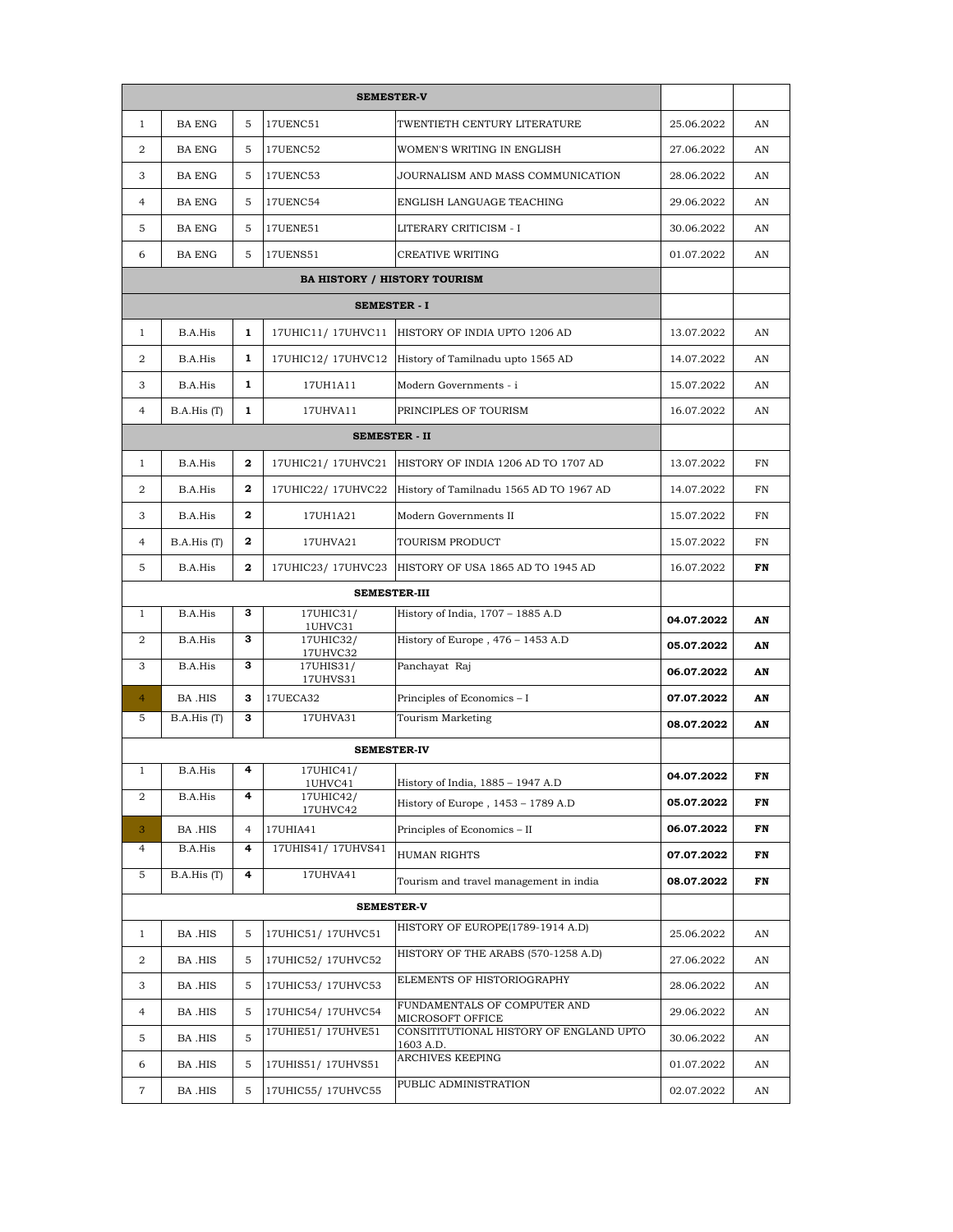|                |                   |              |          | <b>SEMESTER-I</b>                                             |            |    |
|----------------|-------------------|--------------|----------|---------------------------------------------------------------|------------|----|
| 1              | BA TAM            | 1            | 18UTAC11 | Marabu, PuthUkavithaiyum Sirukathaiyum                        | 14.07.2022 | AN |
| $\overline{2}$ | BA TAM            | 1            | 18UTAC12 | Illakanam- Nannool - Ezhuthu                                  | 15.07.2022 | AN |
| 3              | <b>BA TAM</b>     | $\mathbf{1}$ | 18UTAA11 | Tamil Illakiya Varalaru                                       | 16.07.2022 | AN |
|                |                   |              |          |                                                               |            |    |
| $\mathbf{1}$   | B.A.TAMIL         | $\mathbf 2$  | 18UTAC21 | PUDHINAM NADAGAMUM                                            | 14.07.2022 | FN |
| 2              | B.A.TAMIL         | $\mathbf 2$  | 18UTAC22 | ILAKANAM NAL NOOL SOL ATHIGARAM                               | 15.07.2022 | FN |
| 3              | B.A.TAMIL         | 2            | 18UTAA21 | Tamil Illakiya Varalaru - II                                  | 16.07.2022 | FN |
|                |                   |              |          | <b>SEMESTER-III</b>                                           |            |    |
| $\mathbf{1}$   | B.A.TAMIL         | 3            | 18UTAC31 | URAINADAIYUM SITRALIKKIYAMUM                                  | 04.07.2022 | AN |
| 2              | B.A.TAMIL         | з            | 18UTAC32 | ILAKKANAMUM YAAPUM ANIYIM                                     | 05.07.2022 | AN |
| 3              | B.A.TAMIL         | 3            | 18UTAA31 | TAMILAGA VARALAARUM PANPAADUM - I                             | 06.07.2022 | AN |
| $\overline{4}$ | B.A.TAMIL         | 3            | 18UTAC33 | PECHU, EZHUTHUKALAI                                           | 07.07.2022 | AN |
|                |                   |              |          | <b>SEMESTER-IV</b>                                            |            |    |
| $\mathbf{1}$   | <b>BA TAM</b>     | 4            | 18UTAC41 | Samaya Ilakkiyam                                              | 04.07.2022 | FN |
| $\mathbf 2$    | BA TAM            | 4            | 18UTAC42 | ILAKKANAM: PORUL (NAMBIYAHAPPORUL,<br>PURAPPORUL VENBA MALAI) | 05.07.2022 | FN |
| з              | BA TAM            | 4            | 18UTAA41 | TAMILAGA VARALARUM PANPADUM II                                | 06.07.2022 | FN |
|                |                   |              |          |                                                               |            |    |
| $\mathbf{1}$   | <b>BA TAM</b>     | 5            | 18UTAC51 | ARA ILAKKIYAM                                                 | 25.06.2022 | AN |
| 2              | <b>BA TAM</b>     | 5            | 18UTAC52 | KAAPIYA ILAKKIYAM                                             | 27.06.2022 | AN |
| 3              | <b>BA TAM</b>     | 5            | 18UTAC53 | SAMAYANGALUM THATHUVANGALUM                                   | 28.06.2022 | AN |
| $\overline{4}$ | <b>BA TAM</b>     | 5            | 18UTAC54 | ETHALIYAL ARIMUGAM                                            | 29.06.2022 | AN |
| 5              | <b>BA TAM</b>     | 5            | 18UTAC55 | <b>SUTRULAAVIYAL</b>                                          | 30.06.2022 | AN |
| 6              | BA TAM            | 5            | 18UTAE51 | MOZHIPEYARPIYALUM, MOZHI PEYARUPPU<br>PAYIRCHIYUM             | 01.07.2022 | AN |
| $\overline{7}$ | <b>BA TAM</b>     | 5            | 18UTAS51 | ENGLISH GRAMMER AND COMMUNICATION<br><b>SKILLS</b>            | 02.07.2022 | AN |
|                |                   |              |          | <b>BA ARABIC</b>                                              |            |    |
|                |                   |              |          | FOR THOSE ADMITTED IN JULY 2017,2018 & 2019                   |            |    |
|                |                   |              |          | <b>SEMESTER - I</b>                                           |            |    |
| $\mathbf{1}$   | <b>B.A.ARABIC</b> | 1            | 17UARC11 | PROSE I                                                       | 13.07.2022 | AN |
| 2              | <b>B.A.ARABIC</b> | 1            | 17UARC12 | GRAMMER I                                                     | 14.07.2022 | AN |
| 3              | <b>B.A.ARABIC</b> | 1            | 17UARA11 | ARABIC BASED COMPUTER SKILLS I                                | 15.07.2022 | AN |
| 4              | <b>B.A.ARABIC</b> | 1            | 17UARC13 | SEERATH LITERATURE - I                                        | 16.07.2022 | AN |
|                |                   |              |          | SEMESTER - II                                                 |            |    |
| $\mathbf{1}$   | <b>B.A.ARABIC</b> | 2            | 17UARC21 | PROSE II                                                      | 13.07.2022 | FN |
| 2              | <b>B.A.ARABIC</b> | 2            | 17UARC22 | GRAMMER II                                                    | 14.07.2022 | FN |
| 3              | <b>B.A.ARABIC</b> | 2            | 17UARC23 | SEERATH II                                                    | 15.07.2022 | FN |
|                |                   |              |          |                                                               |            |    |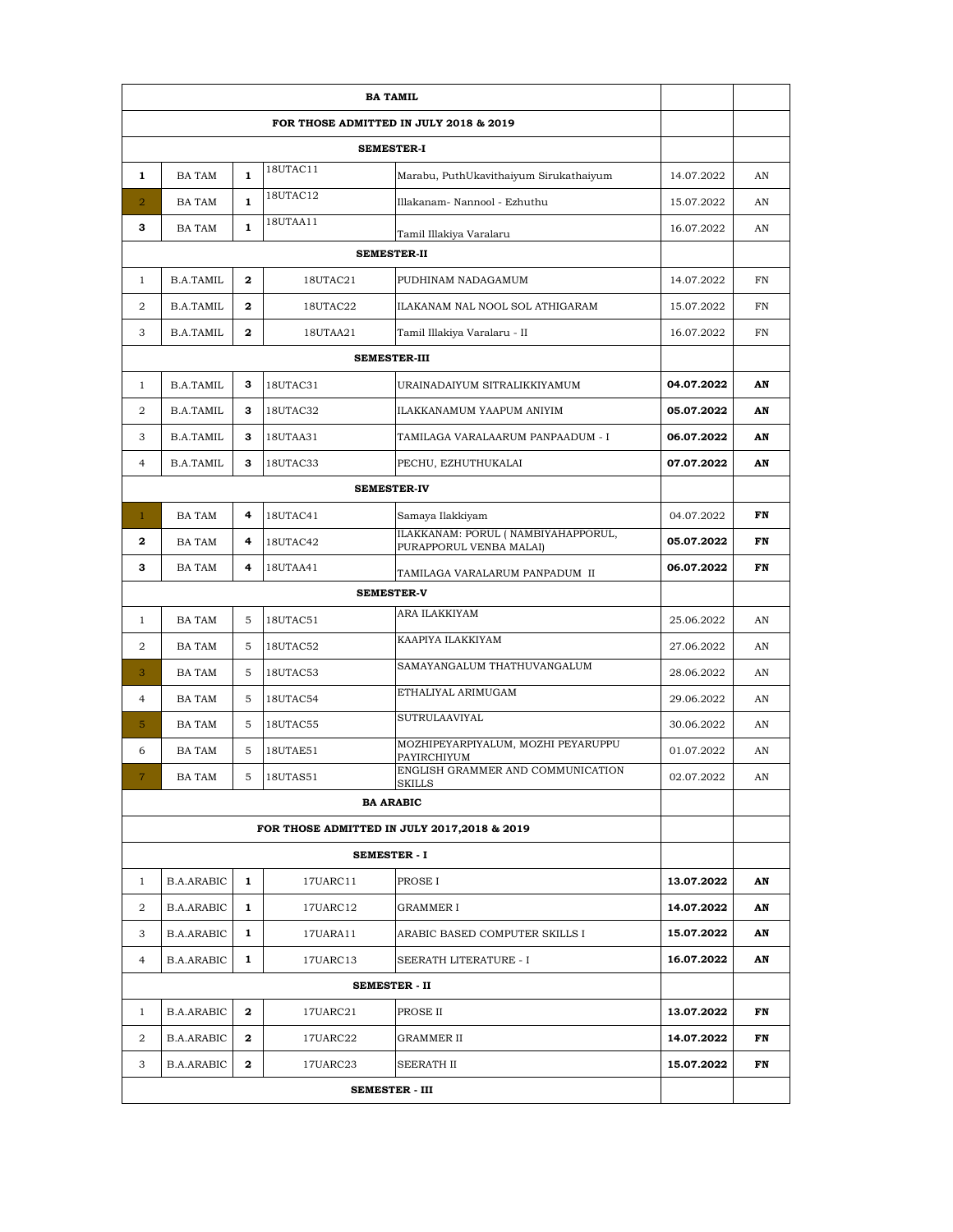| $\mathbf{1}$                                | <b>B.A.ARABIC</b>                  | 3             | 17UARC31        | PROSE III                                                  | 04.07.2022 | AN |  |  |  |
|---------------------------------------------|------------------------------------|---------------|-----------------|------------------------------------------------------------|------------|----|--|--|--|
| $\overline{2}$                              | <b>B.A.ARABIC</b>                  | 3             | 17UARC32        | <b>GRAMMER III</b>                                         | 05.07.2022 | AN |  |  |  |
| 3                                           | <b>B.A.ARABIC</b>                  | 3             | 17UARC33        | <b>SEERATH III</b>                                         | 06.07.2022 | AN |  |  |  |
| $\overline{4}$                              | <b>B.A.ARABIC</b>                  | 3             | 17UARA31        | ARABIC FOR COMMUNICATION                                   | 07.07.2022 | AN |  |  |  |
| 5                                           | <b>B.A.ARABIC</b>                  | 3             | 17UARS31        | TAJWEED I                                                  | 08.07.2022 | AN |  |  |  |
|                                             |                                    |               |                 | <b>SEMESTER - IV</b>                                       |            |    |  |  |  |
| $\mathbf{1}$                                | <b>B.A.ARABIC</b>                  | 4             | 17UARC41        | PROSE IV                                                   | 04.07.2022 | FN |  |  |  |
| 2                                           | <b>B.A.ARABIC</b>                  | 4             | 17UARC42        | <b>GRAMMER IV</b>                                          | 05.07.2022 | FN |  |  |  |
| 3                                           | <b>B.A.ARABIC</b>                  | 4             | 17UARC43        | <b>SEERATH IV</b>                                          | 06.07.2022 | FN |  |  |  |
| $\overline{4}$                              | <b>B.A.ARABIC</b>                  | 4             | 17UARA41        | COMMERCIAL ARABIC                                          | 07.07.2022 | FN |  |  |  |
| 5                                           | <b>B.A.ARABIC</b>                  | 4             | 17UARS41        | TAJWEED II                                                 | 08.07.2022 | FN |  |  |  |
| <b>SEMESTER-V</b>                           |                                    |               |                 |                                                            |            |    |  |  |  |
| $\mathbf{1}$                                | <b>BA ARAB</b>                     | 5             | 17UARC51        | QURAN                                                      | 25.06.2022 | AN |  |  |  |
| 2                                           | <b>BA ARAB</b>                     | 5             | 17UARC52        | <b>HADITH</b>                                              | 27.06.2022 | AN |  |  |  |
| 3                                           | <b>BA ARAB</b>                     | 5             | 17UARC53        | <b>SEERATH V</b>                                           | 28.06.2022 | AN |  |  |  |
| $\overline{4}$                              | <b>BA ARAB</b>                     | 5             | 17UARC54        | CONTRIBUTION OF INDIANS TO ARABIC<br>LANGUAGE & LITERATURE | 29.06.2022 | AN |  |  |  |
| 5                                           | <b>BA ARAB</b>                     | 5             | 17UARS51        | TRANSLATION SKILLS I                                       | 30.06.2022 | AN |  |  |  |
| 6                                           | <b>BA ARAB</b>                     | 17UARE51<br>5 |                 | <b>ACCOUNTANCY I</b>                                       | 01.07.2022 | AN |  |  |  |
|                                             | <b>B.Sc Infornation Technology</b> |               |                 |                                                            |            |    |  |  |  |
| FOR THOSE ADMITTED IN JULY 2017,2018 & 2019 |                                    |               |                 |                                                            |            |    |  |  |  |
| <b>SEMESTER-I</b>                           |                                    |               |                 |                                                            |            |    |  |  |  |
| $\mathbf{1}$                                | B.Sc.I.T.                          | $\mathbf{1}$  | <b>17UCTC11</b> | PROGRAMMING IN C                                           | 14.07.2022 | AN |  |  |  |
| $\overline{2}$                              | B.Sc.I.T.                          | 1             | <b>17UCTA11</b> | MATHEMATICAL FOUNDATIONS                                   | 15.07.2022 | AN |  |  |  |
|                                             |                                    |               |                 | <b>SEMESTER-II</b>                                         |            |    |  |  |  |
| $\mathbf{1}$                                | B.Sc.I.T.                          | 2             | <b>17UCTC21</b> | OBJECT ORIENTED PROGRAMMING WITH C++                       | 14.07.2022 | FN |  |  |  |
| 2                                           | B.Sc.I.T.                          | $\mathbf 2$   | <b>17UCTA21</b> | RESOURCE MANAGEMENT TECHNIQUES                             | 15.07.2022 | FN |  |  |  |
|                                             |                                    |               |                 | <b>SEMESTER-III</b>                                        |            |    |  |  |  |
| $\mathbf{1}$                                | B.Sc.I.T.                          | 3             | 17UCTC31        | Java Programming                                           | 04.07.2022 | AN |  |  |  |
| $\overline{a}$                              | B.Sc.I.T.                          | 3             | 17UCTC32        | Digital Principles and Applications                        | 05.07.2022 | AN |  |  |  |
| 3                                           | B.Sc.I.T.                          | 3             | 17UCTA31        | Computer Oriented Numerical Methods                        | 06.07.2022 | AN |  |  |  |
|                                             |                                    |               |                 | <b>SEMESTER-IV</b>                                         |            |    |  |  |  |
| $\mathbf{1}$                                | B.Sc.I.T.                          | 4             | 17UCTC41        | RDBMS                                                      | 04.07.2022 | FN |  |  |  |
| $\overline{a}$                              | B.Sc.I.T.                          | 4             | 17UCTC42        | DATA STRUCTURES AND ALGORITHMS                             | 05.07.2022 | FN |  |  |  |
| 3                                           | B.Sc.I.T.                          | 4             | 17UCTA41        | STATISTICS AND APTITUTE                                    | 06.07.2022 | FN |  |  |  |
|                                             |                                    |               |                 | <b>SEMESTER-V</b>                                          |            |    |  |  |  |
| $\mathbf{1}$                                | B.Sc I.T                           | 5             | 17UCTC51        | DOT NET TECHNOLOGIES                                       | 25.06.2022 | AN |  |  |  |
| $\overline{a}$                              | B.Sc I.T                           | 5             | 17UCTC52        | OPERATING SYSTEMS AND SYSTEM SOFTWARE                      | 27.06.2022 | AN |  |  |  |
| 3                                           | B.Sc I.T                           | 5             | 17UCTE51        | <b>COMPUTER GRAPHICS</b>                                   | 28.06.2022 | AN |  |  |  |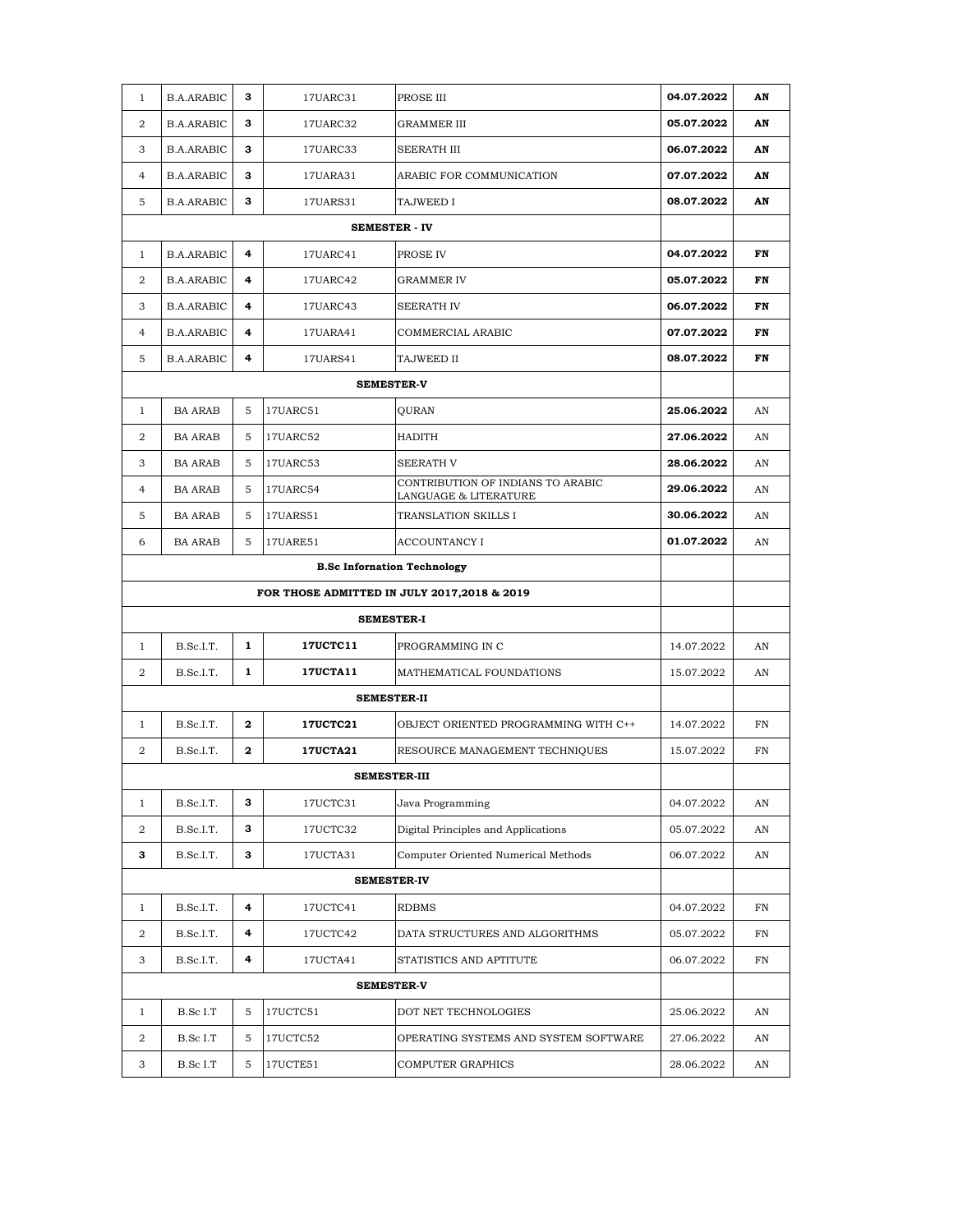| HAJEE KARUTHA ROWTHER HOWDIA COLLEGE (AUTONOMOUS)<br>UTHAMAPALAYAM - 625 533 |                     |                |          |                                                                            |             |                |  |  |
|------------------------------------------------------------------------------|---------------------|----------------|----------|----------------------------------------------------------------------------|-------------|----------------|--|--|
| TIME TABLE FOR APRIL - 2022 ( ARREAR ) EXAMINATIONS                          |                     |                |          |                                                                            |             |                |  |  |
| <b>B.Sc.Mathematics</b>                                                      |                     |                |          |                                                                            |             |                |  |  |
| FOR THOSE ADMITTED IN JULY 2017 AND LATER                                    |                     |                |          |                                                                            |             |                |  |  |
|                                                                              |                     |                |          | <b>SEMESTER I</b>                                                          |             |                |  |  |
| Sl.No.                                                                       | Major               | SEM            | Sub.Code | Subject                                                                    | <b>DATE</b> | <b>SESSION</b> |  |  |
| 1                                                                            | B.Sc.Maths          | $\mathbf{1}$   | 17UMAC11 | <b>CALCULUS</b>                                                            | 11.07.2022  | A.N.           |  |  |
| 2                                                                            | B.Sc.Maths          | $\mathbf{1}$   | 17UMAS11 | <b>ARITHMETIC ABILITY</b>                                                  | 14.07.2022  | A.N.           |  |  |
| 3                                                                            | B.Sc.Maths          | $\mathbf{1}$   | 17UMAC12 | <b>SEQUNCES AND SERIES</b>                                                 | 13.07.2022  | A.N.           |  |  |
| 4                                                                            | B.Sc.Maths          | $\mathbf{1}$   | 17UPHA11 | MECHANICS, PROPERTIES<br>OF MATTER AND SOUND                               | 15.07.2022  | A.N.           |  |  |
|                                                                              |                     |                |          | <b>SEMESTER II</b>                                                         |             |                |  |  |
| 1                                                                            | B.Sc.Maths          | 2              | 17UMAC21 | TRIGONOMETRY AND FOURIER SERIES                                            | 11.07.2022  | F.N.           |  |  |
| 2                                                                            | <b>B.Sc.Maths</b>   | 2              | 17UMAC22 | THEORY OF EQUATIONS                                                        | 13.07.2022  | F.N.           |  |  |
| 3                                                                            | B.Sc.Maths          | 2              | 17UMAS21 | <b>OFFICE AUTOMATION</b>                                                   | 14.07.2022  | F.N.           |  |  |
| 4                                                                            | B.Sc.Maths          | 2              | 17UPHA21 | HEAT AND THERMAL PHYSICS                                                   | 15.07.2022  | F.N.           |  |  |
|                                                                              | <b>SEMESTER III</b> |                |          |                                                                            |             |                |  |  |
| 1                                                                            | <b>B.Sc.Maths</b>   | 3              | 17UMAC31 | Analytical Geometry of 3D and Vector Caculus                               | 04.07.2022  | A.N.           |  |  |
| 2                                                                            | B.Sc.Maths          | 3              | 17UMAA31 | Programming in C (Theory)                                                  | 05.07.2022  | A.N.           |  |  |
| 3                                                                            | B.Sc.Maths          | 3              | 17UPHA31 | Electricity and Electronics                                                | 06.07.2022  | A.N.           |  |  |
|                                                                              |                     |                |          | <b>SEMESTER IV</b>                                                         |             |                |  |  |
| 1                                                                            | <b>B.Sc.Maths</b>   | 4              | 17UMAC41 | <b>MECHANICS</b>                                                           | 04.07.2022  | F.N.           |  |  |
| 2                                                                            | B.Sc.Maths          | 4              | 17UMAA41 | PROGRAMMING IN C++<br>OPTICS, SPECTROSCOPY AND                             | 05.07.2022  | F.N.           |  |  |
| 3                                                                            | B.Sc.Maths          | $\overline{4}$ | 17UPHA41 | <b>MODERN PHYSICS</b>                                                      | 06.07.2022  | F.N.           |  |  |
|                                                                              |                     |                |          | <b>SEMESTER V</b>                                                          |             |                |  |  |
| 1                                                                            | B.Sc.Maths          | 5              | 17UMAC51 | Real analysis                                                              | 25.06.2022  | A.N.           |  |  |
| 2                                                                            | B.Sc.Maths          | 5              | 17UMAC52 | Modern Algebra                                                             | 27.06.2022  | A.N.           |  |  |
| 3                                                                            | B.Sc.Maths          | 5              |          | 17UMAC53 Numerical analysis<br>Differential Equation and Laplace           | 28.06.2022  | A.N.           |  |  |
| 4                                                                            | B.Sc.Maths          | 5              | 17UMAC54 | Transforms                                                                 | 29.06.2022  | A.N.           |  |  |
| 5                                                                            | B.Sc.Maths          | 5              |          | 17UMAS51 Astronomy & Astrophysics                                          | 30.06.2022  | A.N.           |  |  |
| 6                                                                            | B.Sc.Maths          | 5              |          | 17UMAE51 STATISTICS I<br>HAJEE KARUTHA ROWTHER HOWDIA COLLEGE (AUTONOMOUS) | 01.07.2022  | A.N.           |  |  |
|                                                                              |                     |                |          | UTHAMAPALAYAM - 625 533                                                    |             |                |  |  |
|                                                                              |                     |                |          | TIME TABLE FOR APRIL - 2022 ( ARREAR ) EXAMINATIONS                        |             |                |  |  |
|                                                                              |                     |                |          | <b>B.Sc.Physics</b>                                                        |             |                |  |  |
|                                                                              |                     |                |          | FOR THOSE ADMITTED IN JULY 2017 AND LATER                                  |             |                |  |  |
|                                                                              |                     |                |          | SEMESTER I                                                                 |             |                |  |  |
| Sl.No.                                                                       | Major               | SEM            | Sub.Code | Subject                                                                    | <b>DATE</b> | <b>SESSION</b> |  |  |
| 1                                                                            | B.Sc. Phy           | $\mathbf{1}$   | 17UPHC11 | MECHANICS FND RELATIVITY                                                   | 13.07.2022  | A.N.           |  |  |
| 2                                                                            | B.Sc. Phy           | $\mathbf{1}$   | 17UPHS11 | PROPERTIES OF MATTER                                                       | 14.07.2022  | A.N.           |  |  |
| 4                                                                            | B.Sc. Phy           | $\mathbf{1}$   |          | 17UMAP11   MATHEMATICS - I                                                 | 15.07.2022  | A.N.           |  |  |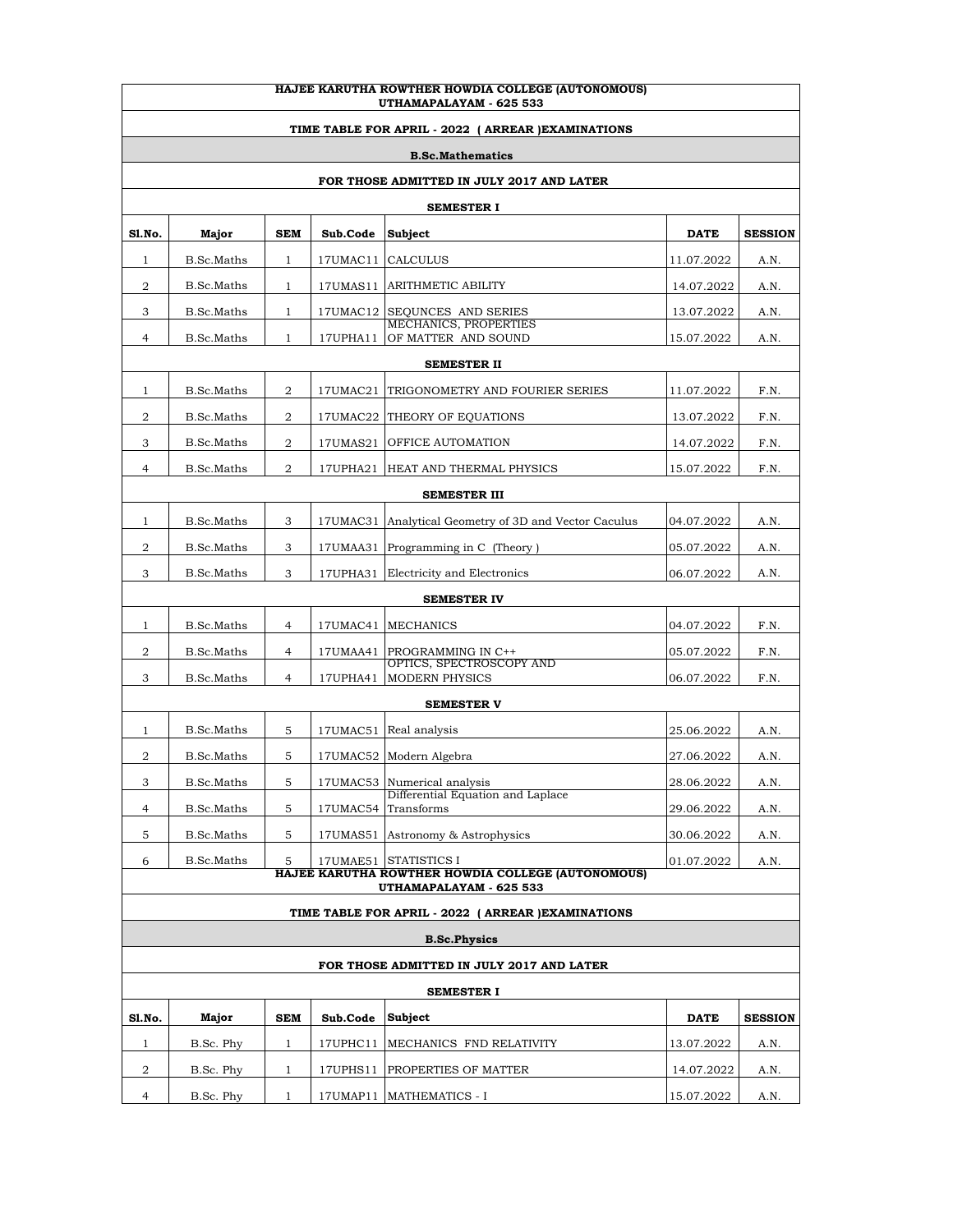|                                                     | SEMESTER II |                |          |                                                                              |             |                |  |  |
|-----------------------------------------------------|-------------|----------------|----------|------------------------------------------------------------------------------|-------------|----------------|--|--|
| $\mathbf{1}$                                        | B.Sc. Phy   | 2              | 17UPHC21 | <b>ELECTRICITY</b>                                                           | 13.07.2022  | F.N.           |  |  |
| 2                                                   | B.Sc. Phy   | 2              | 17UPHS21 | <b>HEAT &amp; THERMODYNAMICS</b>                                             | 14.07.2022  | F.N.           |  |  |
| 3                                                   | B.Sc. Phy   | $\overline{a}$ |          | 17UMAP21 MATHEMATICS II                                                      | 15.07.2022  | F.N.           |  |  |
|                                                     |             |                |          | <b>SEMESTER III</b>                                                          |             |                |  |  |
| $\mathbf{1}$                                        | B.Sc. Phy   | 3              | 17UPHC31 | Electromagnetics                                                             | 04.07.2022  | A.N.           |  |  |
| 2                                                   | B.Sc. Phy   | 3              | 17UMAP31 | <b>MATHEMATICS III</b>                                                       | 05.07.2022  | A.N.           |  |  |
| 3                                                   | B.Sc. Phy   | 3              |          | Organic, Inorganic And<br>17UCHA11 Physical Chemistry                        | 06.07.2022  | A.N.           |  |  |
|                                                     |             |                |          | <b>SEMESTER IV</b>                                                           |             |                |  |  |
| 1                                                   | B.Sc. Phy   | $\overline{4}$ | 17UPHC41 | <b>OPTICS AND LASER</b>                                                      | 04.07.2022  | F.N.           |  |  |
| 2                                                   | B.Sc. Phy   | 4              |          | 17UMAP41   MATHEMATICS IV                                                    | 05.07.2022  | F.N.           |  |  |
| 3                                                   | B.Sc. Phy   | 4              |          | 17UCHA21 Organic And Physical Chemistry                                      | 06.07.2022  | F.N.           |  |  |
|                                                     |             |                |          | <b>SEMESTER V</b>                                                            |             |                |  |  |
| $\mathbf{1}$                                        | B.Sc. Phy   | 5              |          | 17UPHC51 Atomic and Quantum Mechanics                                        | 25.06.2022  | A.N.           |  |  |
| 2                                                   | B.Sc. Phy   | 5              |          | 17UPHC52 Nuclear and Particle Physics                                        | 27.06.2022  | A.N.           |  |  |
| 3                                                   | B.Sc. Phy   | 5              | 17UPHE51 | ANALOG ELECTRONICS                                                           | 28.06.2022  | A.N.           |  |  |
| 4                                                   | B.Sc. Phy   | 5              | 17UCHA31 | Organic, Inorganic and<br>Physical Chemistry                                 | 30.06.2022  | A.N.           |  |  |
| 5                                                   | B.Sc. Phy   | 5              |          | 17UPHS51 APPLIED PHYSICS                                                     | 29.06.2022  | A.N.           |  |  |
|                                                     |             |                |          | HAJEE KARUTHA ROWTHER HOWDIA COLLEGE (AUTONOMOUS)<br>UTHAMAPALAYAM - 625 533 |             |                |  |  |
| TIME TABLE FOR APRIL - 2022 ( ARREAR ) EXAMINATIONS |             |                |          |                                                                              |             |                |  |  |
|                                                     |             |                |          |                                                                              |             |                |  |  |
|                                                     |             |                |          | <b>B.Sc.Computer Science</b>                                                 |             |                |  |  |
|                                                     |             |                |          | FOR THOSE ADMITTED IN JULY 2017 AND LATER                                    |             |                |  |  |
|                                                     |             |                |          | <b>SEMESTER I</b>                                                            |             |                |  |  |
| Sl.No.                                              | Major       | <b>SEM</b>     | Sub.Code | <b>Subject</b>                                                               | <b>DATE</b> | <b>SESSION</b> |  |  |
| $\mathbf{1}$                                        | B.Sc.C.S.   | $\mathbf{1}$   | 17UCSC11 | PROGRAMMING IN C                                                             | 14.07.2022  | A.N.           |  |  |
| 2                                                   | B.Sc.C.S.   | $\mathbf{1}$   | 17UCSA11 | MATHEMATICAL FOUNDATIONS - I                                                 | 15.07.2022  | A.N.           |  |  |
|                                                     |             |                |          | <b>SEMESTER II</b>                                                           |             |                |  |  |
| 1                                                   | B.Sc.C.S.   | 2              | 17UCSC21 | <b>OBJECT ORIENTED</b><br>PROGRAMMING USING C++                              | 14.07.2022  | F.N.           |  |  |
| 2                                                   | B.Sc.C.S.   | 2              | 17UCSA21 | MATHEMATICAL FOUNDATION II                                                   | 15.07.2022  | F.N.           |  |  |
|                                                     |             |                |          | <b>SEMESTER III</b>                                                          |             |                |  |  |
| 1                                                   | B.Sc.C.S.   | 3              | 17UCSC31 | PROGRAMMING IN JAVA                                                          | 04.07.2022  | A.N.           |  |  |
| 2                                                   | B.Sc.C.S.   | 3              | 17UCSS31 | DIGITAL PRINCIPLES AND<br><b>APPLICATIONS</b>                                | 05.07.2022  | A.N.           |  |  |
| 3                                                   | B.Sc.C.S.   | 3              | 17UCSA31 | OPERATIONS RESEARCH                                                          | 06.07.2022  | A.N.           |  |  |
|                                                     |             |                |          | <b>SEMESTER IV</b>                                                           |             |                |  |  |
| 1                                                   | B.Sc.C.S.   | $\overline{4}$ | 17UCSC41 | <b>DBMS</b>                                                                  | 04.07.2022  | F.N.           |  |  |
| 2                                                   | B.Sc.C.S.   | 4              | 17UCSA41 | NUMERICAL METHODS                                                            | 05.07.2022  | F.N.           |  |  |
| 3                                                   | B.Sc.C.S.   | 4              | 17UCSS41 | <b>OUANTITATIVE APTITUDE</b>                                                 | 06.07.2022  | F.N.           |  |  |
| $\overline{4}$                                      | B.Sc.C.S.   | 4              |          | 17UCSS42 DATA STRUCTURES                                                     | 07.07.2022  | F.N.           |  |  |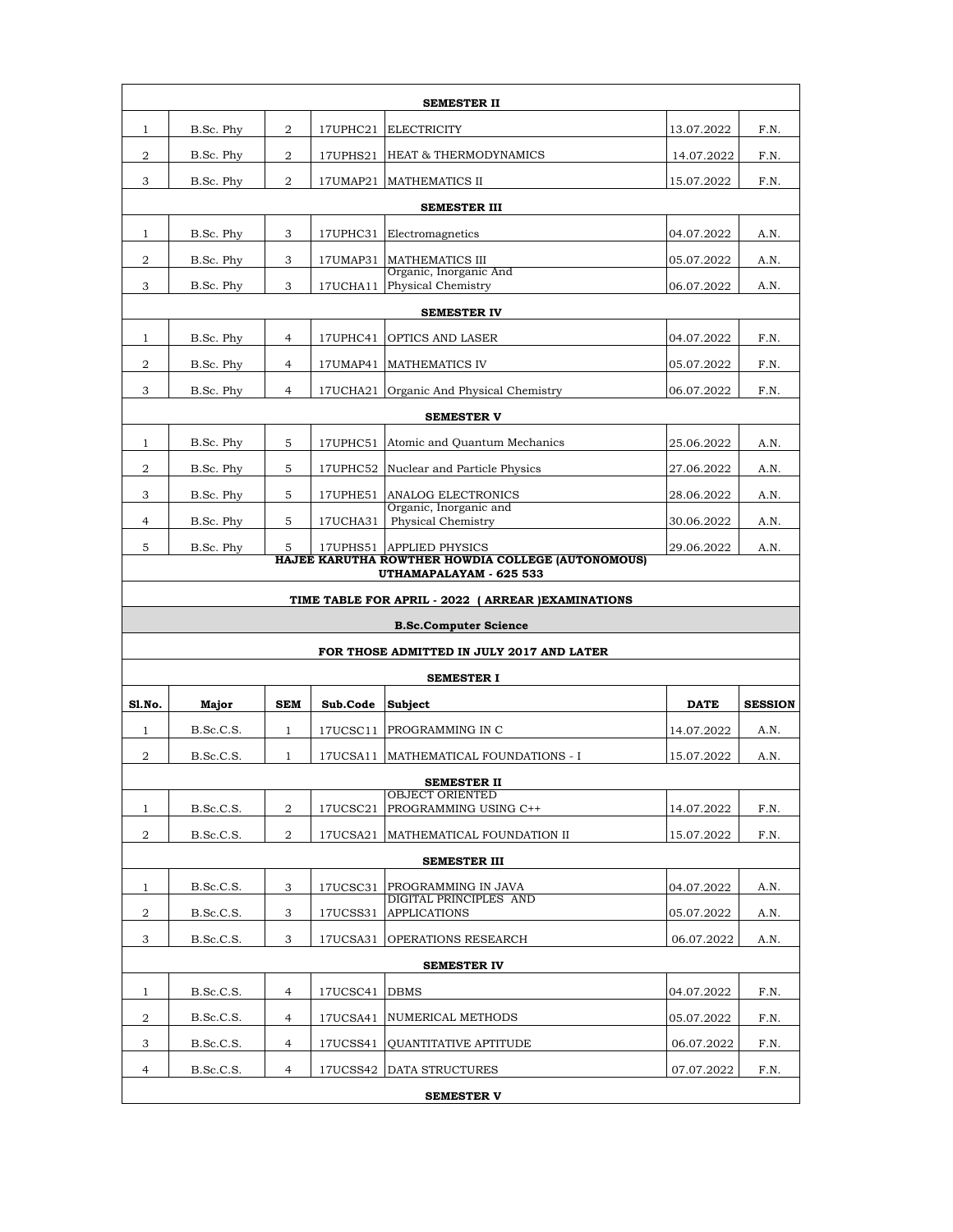| $\mathbf{1}$   | B.Sc.C.S.                                                                    | 5              | 17UCSC51 | Operating system                                                                          | 25.06.2022  | A.N.           |  |  |  |
|----------------|------------------------------------------------------------------------------|----------------|----------|-------------------------------------------------------------------------------------------|-------------|----------------|--|--|--|
| 2              | B.Sc.C.S.                                                                    | 5              | 17UCSC52 | Software Engineering                                                                      | 27.06.2022  | A.N.           |  |  |  |
| 3              | B.Sc.C.S.                                                                    | 5              |          | 17UCSC53 Computer Networks                                                                | 28.06.2022  | A.N.           |  |  |  |
| 4              | B.Sc.C.S.                                                                    | 5              |          | 17UCSE51 Computer Algorithms                                                              | 29.06.2022  | A.N.           |  |  |  |
|                | HAJEE KARUTHA ROWTHER HOWDIA COLLEGE (AUTONOMOUS)<br>UTHAMAPALAYAM - 625 533 |                |          |                                                                                           |             |                |  |  |  |
|                |                                                                              |                |          | TIME TABLE FOR APRIL - 2022 ( ARREAR ) EXAMINATIONS                                       |             |                |  |  |  |
|                |                                                                              |                |          | <b>B.Sc.Chemistry</b>                                                                     |             |                |  |  |  |
|                |                                                                              |                |          | FOR THOSE ADMITTED IN JULY 2017 AND LATER                                                 |             |                |  |  |  |
|                |                                                                              |                |          | <b>SEMESTER I</b>                                                                         |             |                |  |  |  |
| Sl.No.         | Major                                                                        | <b>SEM</b>     | Sub.Code | Subject                                                                                   | <b>DATE</b> | <b>SESSION</b> |  |  |  |
| $\mathbf{1}$   | B.Sc.Chemistry                                                               | $\mathbf{1}$   | 17UBYA11 | PTERIDOPHYTE AND GYMNOSPERM                                                               | 08.07.2022  | A.N.           |  |  |  |
| 2              | <b>B.Sc.Chemistry</b>                                                        | $\mathbf{1}$   | 17UZYA11 | <b>INVERTEBRATA</b>                                                                       | 08.07.2022  | A.N.           |  |  |  |
| 3              | B.Sc.Chemistry                                                               | $\mathbf{1}$   | 17UCHC11 | <b>GENERAL CHEMISTRY - I</b>                                                              | 13.07.2022  | A.N.           |  |  |  |
| 4              | B.Sc.Chemistry                                                               | $\mathbf{1}$   | 17UCHS11 | FUNDAMENTALS IN CHEMISTRY - I                                                             | 14.07.2022  | A.N.           |  |  |  |
|                |                                                                              |                |          | <b>SEMESTER II</b>                                                                        |             |                |  |  |  |
|                |                                                                              |                |          | Microbiology and pathology,                                                               |             |                |  |  |  |
| $\mathbf{1}$   | <b>B.Sc.Chemistry</b>                                                        | 2              | 17UBYA21 | Anatomy, Plant Breeding,                                                                  | 08.07.2022  | F.N.           |  |  |  |
| 2              | B.Sc.Chemistry                                                               | 2              | 17UZYA21 | <b>CHORDATA</b>                                                                           | 08.07.2022  | F.N.           |  |  |  |
| 3              | B.Sc.Chemistry                                                               | $\overline{2}$ | 17UCHC21 | <b>GENERAL CHEMISTRY II</b>                                                               | 13.07.2022  | F.N.           |  |  |  |
| 4              | <b>B.Sc.Chemistry</b>                                                        | $\overline{2}$ | 17UCHS21 | FUNDAMENTALS IN CHEMISTRY II                                                              | 14.07.2022  | F.N.           |  |  |  |
|                |                                                                              |                |          | <b>SEMESTER III</b>                                                                       |             |                |  |  |  |
| $\mathbf{1}$   | B.Sc.Chemistry                                                               | 3              | 17UCHC31 | Physical Chemistry-I                                                                      | 04.07.2022  | A.N.           |  |  |  |
| 2              | <b>B.Sc.Chemistry</b>                                                        | 3              | 17UBYA31 | Taxonomy of Angiosperms, Economic botany<br>Embryology, Horticulture and Medicinal plant. | 05.07.2022  | A.N.           |  |  |  |
| 3              | B.Sc.Chemistry                                                               | 3              | 17UZYA31 | MICROBIOLOGY, CELL AND<br>MOLECULAR BIOLOGY,                                              | 05.07.2022  | A.N.           |  |  |  |
| 4              | B.Sc.Chemistry                                                               | 3              | 17UPHA11 | MECHANICS, PROPERTIES OF<br>MATTER FND SOUND                                              | 15.07.2022  | A.N.           |  |  |  |
|                |                                                                              |                |          | <b>SEMESTER IV</b>                                                                        |             |                |  |  |  |
|                |                                                                              |                |          |                                                                                           |             |                |  |  |  |
| 1              | B.Sc.Chemistry                                                               | 4              | 17UCHC41 | <b>INORGANIC CHEMISTRY</b><br>PLANT PHYSIOLOGY, FORESTRY,                                 | 04.07.2022  | F.N.           |  |  |  |
| $\overline{a}$ | <b>B.Sc.Chemistry</b>                                                        | 4              |          | 17UBYA41 APPLIED BOTANY,                                                                  | 05.07.2022  | F.N.           |  |  |  |
| 3              | B.Sc.Chemistry                                                               | 4              | 17UZYA41 | Economic zoology                                                                          | 05.07.2022  | F.N.           |  |  |  |
| 4              | <b>B.Sc.Chemistry</b>                                                        | $\overline{4}$ | 17UPHA21 | HEAT AND THERMODYANICS                                                                    | 15.07.2022  | F.N.           |  |  |  |
|                |                                                                              |                |          |                                                                                           |             |                |  |  |  |
|                |                                                                              |                |          | <b>SEMESTER V</b>                                                                         |             |                |  |  |  |
| 1              | <b>B.Sc.Chemistry</b>                                                        | 5              | 17UCHC51 | Organic Chemistry<br>Physical chemistry and                                               | 25.06.2022  | A.N.           |  |  |  |
| 2              | B.Sc.Chemistry                                                               | 5              | 17UCHE51 | computers in chemistry                                                                    | 27.06.2022  | A.N.           |  |  |  |
| 3              | B.Sc.Chemistry                                                               | 5              | 17UPHA31 | Electricity and Electronics<br>Organic and Pharmaceutical                                 | 29.06.2022  | A.N.           |  |  |  |
| 4              | B.Sc.Chemistry                                                               | 5              | 17UCHS51 | Chemistry                                                                                 | 28.06.2022  | A.N.           |  |  |  |
|                |                                                                              |                |          | HAJEE KARUTHA ROWTHER HOWDIA COLLEGE (AUTONOMOUS)<br>UTHAMAPALAYAM - 625 533              |             |                |  |  |  |
|                |                                                                              |                |          | TIME TABLE FOR APRIL - 2022 ( ARREAR ) EXAMINATIONS                                       |             |                |  |  |  |
|                |                                                                              |                |          | <b>B.Sc. Zoology</b>                                                                      |             |                |  |  |  |
|                |                                                                              |                |          | FOR THOSE ADMITTED IN JULY 2017 AND LATER                                                 |             |                |  |  |  |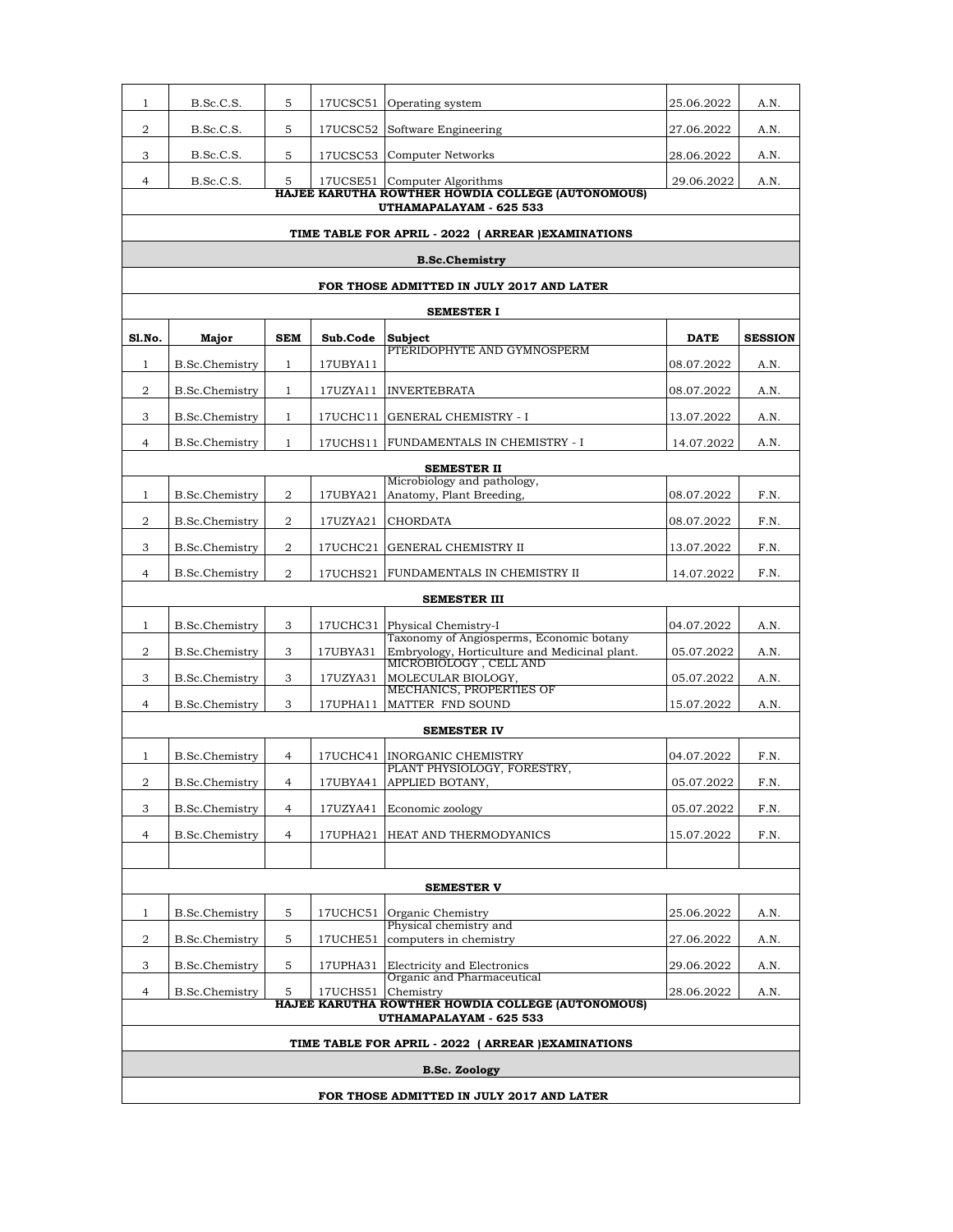| <b>SEMESTER I</b>  |              |                |          |                                                                                           |             |                |  |  |  |
|--------------------|--------------|----------------|----------|-------------------------------------------------------------------------------------------|-------------|----------------|--|--|--|
| Sl.No.             | Major        | <b>SEM</b>     | Sub.Code | Subject                                                                                   | <b>DATE</b> | <b>SESSION</b> |  |  |  |
| $\mathbf{1}$       | B.Sc.Zoology | $\mathbf{1}$   |          | 17UZYC11 Invertebrata                                                                     | 13.07.2022  | A.N.           |  |  |  |
| 2                  | B.Sc.Zoology | $\mathbf{1}$   | 17UZYS11 | <b>FISHERIES BIOLOGY</b>                                                                  | 14.07.2022  | A.N.           |  |  |  |
| 3                  | B.Sc.Zoology | $\mathbf{1}$   |          | Organic, Inorganic And<br>17UCHA11 Physical Chemistry                                     | 06.07.2022  | A.N.           |  |  |  |
| <b>SEMESTER II</b> |              |                |          |                                                                                           |             |                |  |  |  |
| $\mathbf{1}$       | B.Sc.Zoology | 2              | 17UZYC21 | <b>CHORDATA</b>                                                                           | 13.07.2022  | F.N.           |  |  |  |
| 2                  | B.Sc.Zoology | 2              | 17UZYS21 | <b>POULTRY SCIENCE</b>                                                                    | 14.07.2022  | F.N.           |  |  |  |
| 3                  | B.Sc.Zoology | 2              | 17UCHA21 | Organic And Physical Chemistry                                                            | 06.07.2022  | F.N.           |  |  |  |
|                    |              |                |          | <b>SEMESTER III</b>                                                                       |             |                |  |  |  |
| $\mathbf{1}$       | B.Sc.Zoology | 3              | 17UZYC31 | Cell and Molecular Biology                                                                | 04.07.2022  | A.N.           |  |  |  |
| 2                  | B.Sc.Zoology | 3              | 17UCHA31 | Organic, Inorganic And Physical Chemistry                                                 | 30.06.2022  | A.N.           |  |  |  |
| 3                  | B.Sc.Zoology | 3              | 17UBYA11 | Algae, Fungi, Bryophytes,<br>Pteridophytes and                                            | 08.07.2022  | A.N.           |  |  |  |
|                    |              |                |          | <b>SEMESTER IV</b>                                                                        |             |                |  |  |  |
| $\mathbf{1}$       | B.Sc.Zoology | 4              |          | 17UZYC41 DEVELOPMENTAL BIOLOGY                                                            | 04.07.2022  | F.N.           |  |  |  |
| 2                  | B.Sc.Zoology | 4              |          | 17UCHA41 Organic And Physical Chemistry Genetics                                          | 30.06.2022  | F.N.           |  |  |  |
| 3                  | B.Sc.Zoology | $\overline{4}$ | 17UBYA21 | Microbiology and pathology, Anatomy,<br>Genetics, Plant Breeding and Evolution            | 08.07.2022  | F.N.           |  |  |  |
| <b>SEMESTER V</b>  |              |                |          |                                                                                           |             |                |  |  |  |
| $\mathbf{1}$       | B.Sc.Zoology | 5              | 17UZYC51 | Ecology & Evolution                                                                       | 25.06.2022  | A.N.           |  |  |  |
| 2                  | B.Sc.Zoology | 5              |          | 17UZYC52 Genetics & Biostatistics                                                         | 27.06.2022  | A.N.           |  |  |  |
| 3                  | B.Sc.Zoology | 5              | 17UBYA31 | Taxonomy of Angiosperms, Economic botany<br>Embryology, Horticulture and Medicinal plants | 05.07.2022  | A.N.           |  |  |  |
| $\overline{4}$     | B.Sc.Zoology | 5              | 17UZYE51 | Microbiology                                                                              | 28.06.2022  | A.N.           |  |  |  |
| 5                  | B.Sc.Zoology | 5              |          | 17UZYS51 Immunology                                                                       | 29.06.2022  | A.N.           |  |  |  |
|                    |              |                |          | HAJEE KARUTHA ROWTHER HOWDIA COLLEGE (AUTONOMOUS)<br>UTHAMAPALAYAM - 625 533              |             |                |  |  |  |
|                    |              |                |          | TIME TABLE FOR APRIL - 2022 ( ARREAR ) EXAMINATIONS                                       |             |                |  |  |  |
|                    |              |                |          | <b>B.Sc. Biochemistry</b>                                                                 |             |                |  |  |  |
|                    |              |                |          | FOR THOSE ADMITTED IN JULY 2017 AND LATER                                                 |             |                |  |  |  |
|                    |              |                |          | <b>SEMESTER I</b>                                                                         |             |                |  |  |  |
| Sl.No.             | Major        | <b>SEM</b>     | Sub.Code | <b>Subject</b>                                                                            | <b>DATE</b> | <b>SESSION</b> |  |  |  |
| 1                  | Biochemistry | $\mathbf{1}$   | 17UBCC11 | <b>BIO POLYMERS</b>                                                                       | 13.07.2022  | A.N.           |  |  |  |
| $\boldsymbol{2}$   | Biochemistry | $\mathbf{1}$   | 17UBCS11 | <b>NUTRITION</b>                                                                          | 14.07.2022  | A.N.           |  |  |  |
| 3                  | Biochemistry | $\mathbf{1}$   | 17UCHA11 | Organic, Inorganic and<br>Physical Chemistry I                                            | 06.07.2022  | A.N.           |  |  |  |
|                    |              |                |          | <b>SEMESTER II</b>                                                                        |             |                |  |  |  |
| $\mathbf{1}$       | Biochemistry | 2              | 17UBCC21 | <b>BIOCHEMICAL TECHNIQUES</b>                                                             | 13.07.2022  | F.N.           |  |  |  |
| 2                  | Biochemistry | 2              | 17UBCS21 | MEDICAL LAB TECHNOLOGY                                                                    | 14.07.2022  | F.N.           |  |  |  |
| 3                  | Biochemistry | 2              | 17UCHA21 | <b>ALLIED CHEMISTRY</b>                                                                   | 06.07.2022  | F.N.           |  |  |  |
|                    |              |                |          | <b>SEMESTER III</b>                                                                       |             |                |  |  |  |
| $\mathbf{1}$       | Biochemistry | 3              | 17UBCC31 | <b>ENZYMES AND ENZYME TECHNOLOGY</b>                                                      | 04.07.2022  | A.N.           |  |  |  |
| 2                  | Biochemistry | 3              |          | 17UMBA31 GENERAL BIOLOGY                                                                  | 08.07.2022  | A.N.           |  |  |  |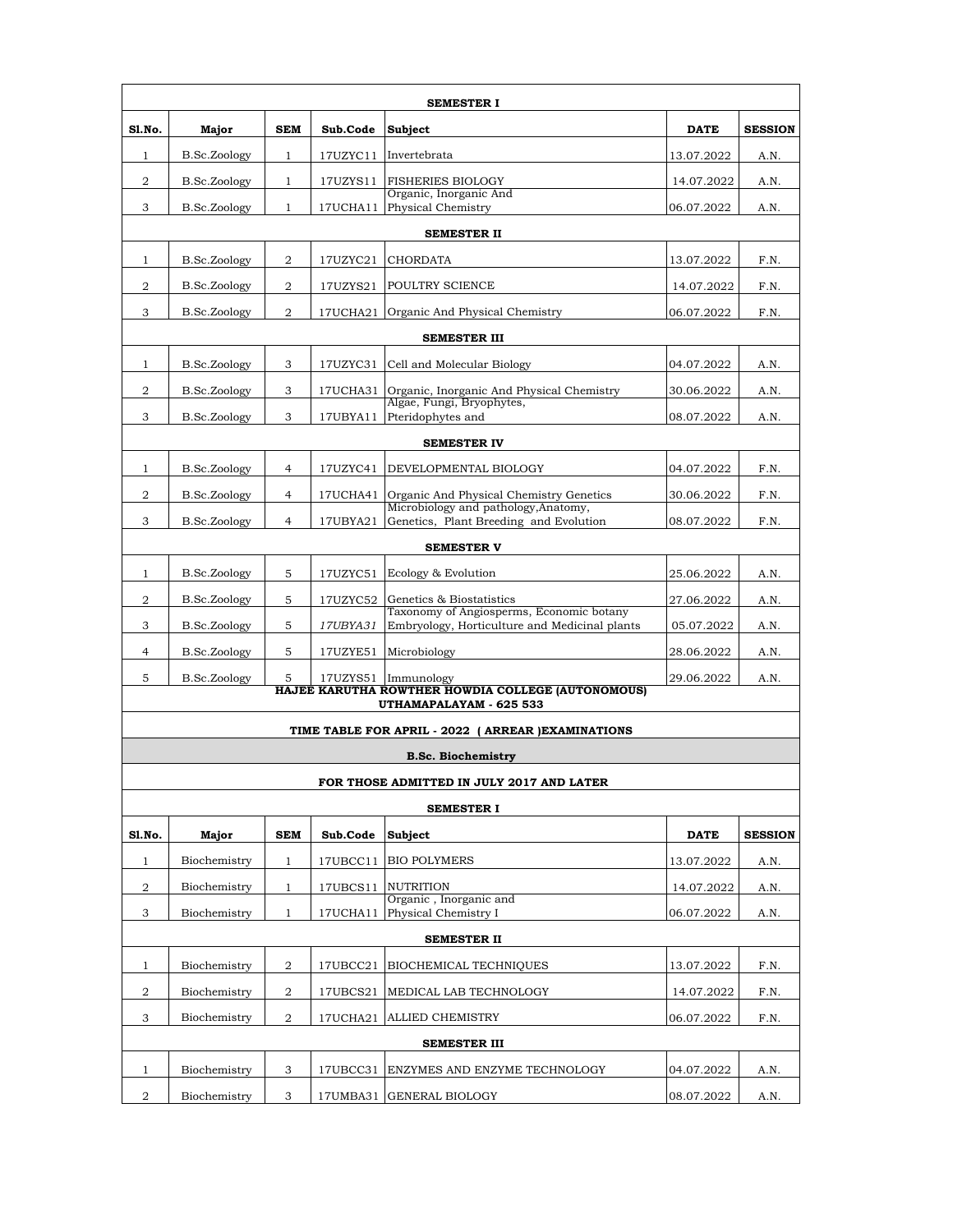| 3 | Biochemistry       | 3              | 17UCHA31 | Organic, Inorganic And Physical Chemistry | 30.06.2022 | A.N. |  |  |  |
|---|--------------------|----------------|----------|-------------------------------------------|------------|------|--|--|--|
|   | <b>SEMESTER IV</b> |                |          |                                           |            |      |  |  |  |
| 1 | Biochemistry       | $\overline{4}$ | 17UBCC41 | <b>BIO METOBOLISM</b>                     | 04.07.2022 | F.N. |  |  |  |
| 2 | Biochemistry       | $\overline{4}$ | 17UCHA41 | Organic And Physical Chemistry            | 30.06.2022 | F.N. |  |  |  |
| 3 | Biochemistry       | 4              |          | 17UMBA41 CELL BIOLOGY                     | 08.07.2022 | F.N. |  |  |  |
|   |                    |                |          | <b>SEMESTER V</b>                         |            |      |  |  |  |
| 1 | Biochemistry       | 5              | 17UBCC51 | Molecular Biology                         | 25.06.2022 | A.N. |  |  |  |
| 2 | Biochemistry       | 5              | 17UBCE51 | Microbioology & Immunology                | 27.06.2022 | A.N. |  |  |  |
| 4 | Biochemistry       | 5              | 17UBCS51 | Vermicomposting and mushroom culture      | 28.06.2022 | A.N. |  |  |  |
| 5 | Biochemistry       | 5              | 17UMBA51 | Genetics and Biostatistics                | 29.06.2022 | A.N. |  |  |  |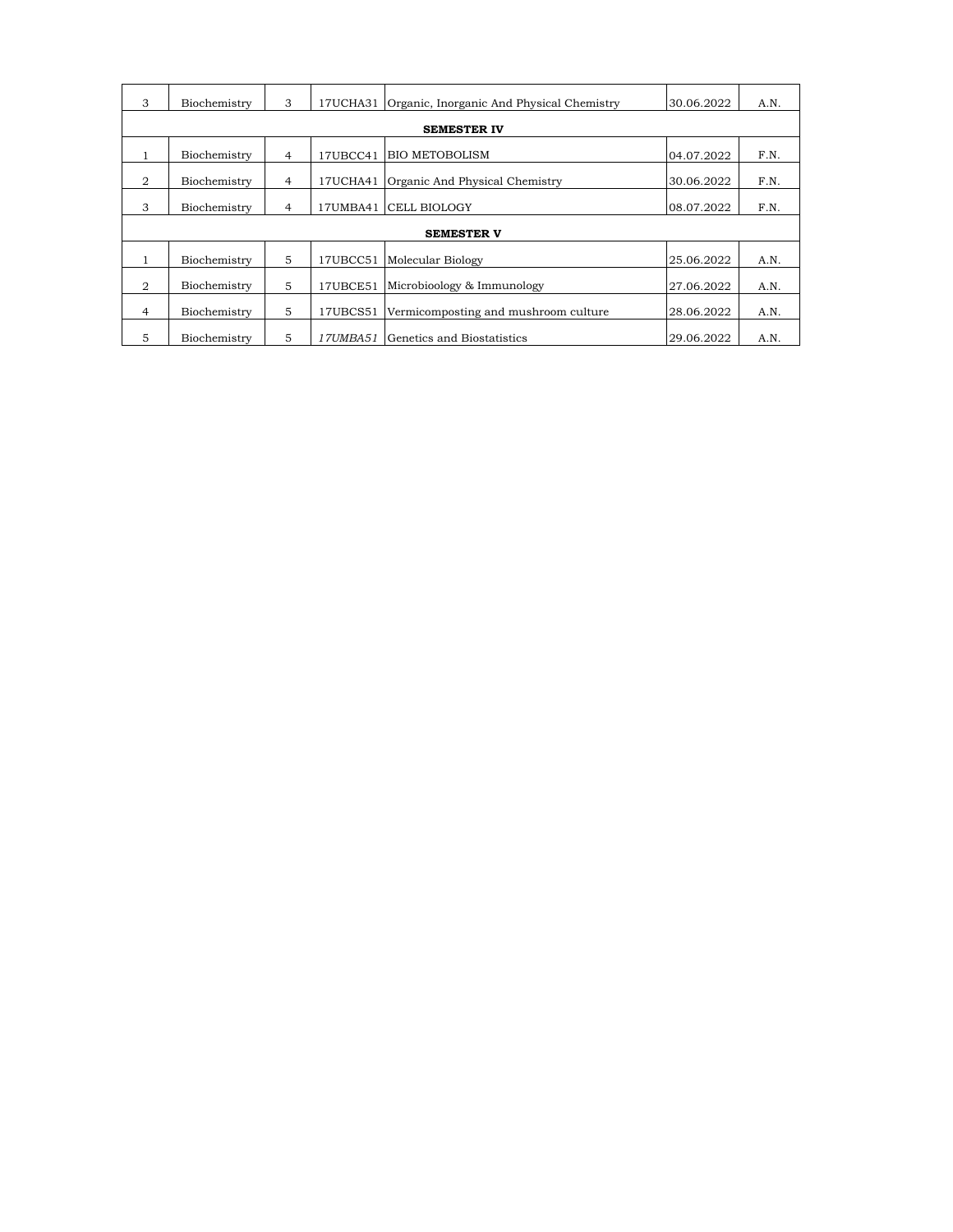| HAJEE KARUTHA ROWTHER HOWDIA COLLEGE, UTHAMA PALAYAM. |                |                |                 |                                                 |             |            |  |  |  |  |
|-------------------------------------------------------|----------------|----------------|-----------------|-------------------------------------------------|-------------|------------|--|--|--|--|
| TIME TABLE FOR APRIL - 2022 EXAMINATIONS              |                |                |                 |                                                 |             |            |  |  |  |  |
| S.NO                                                  | <b>DEPT</b>    | <b>SEM</b>     | <b>SUB CODE</b> | <b>SUB TITLE</b>                                | <b>DATE</b> | <b>SES</b> |  |  |  |  |
| SEMESTER -I                                           |                |                |                 |                                                 |             |            |  |  |  |  |
| 1                                                     | <b>BBA</b>     | $\mathbf{1}$   |                 | 17UBAL11   VANIGA KADITHANGAL                   | 20.06.2022  | A/N        |  |  |  |  |
| 2                                                     | <b>BBA</b>     | $\mathbf{1}$   |                 | 17UBAC11 PRINCIPLES OF MANAGEMENT               | 14.07.2022  | A/N        |  |  |  |  |
| 3                                                     | <b>BBA</b>     | $\mathbf{1}$   |                 | 17UBAC12 FINANCIAL ACCOUNTING - I               | 15.07.2022  | A/N        |  |  |  |  |
| 4                                                     | <b>BBA</b>     | $\mathbf{1}$   |                 | 17UBAA11 BUSINESS ECONOMICS                     | 16.07.2022  | A/N        |  |  |  |  |
|                                                       | SEMESTER -II   |                |                 |                                                 |             |            |  |  |  |  |
| 1                                                     | <b>BBA</b>     | 2              |                 | 17UBAL21   ALUVALAGA MELANMAI                   | 20.06.2022  | F/N        |  |  |  |  |
| 2                                                     | BBA            | 2              |                 | 17UBAC21 BUSINESS ENVIRONMENT                   | 14.07.2022  | F/N        |  |  |  |  |
| 3                                                     | <b>BBA</b>     | 2              |                 | 17UBAC22 FINANCIAL ACCOUNTING - II              | 15.07.2022  | F/N        |  |  |  |  |
| 4                                                     | <b>BBA</b>     | 2              |                 | 17UBAA21 ECONOMIC DEVELOPMENT OF INDIA          | 16.07.2022  | F/N        |  |  |  |  |
|                                                       |                |                |                 | SEMESTER -III                                   |             |            |  |  |  |  |
| 1                                                     | <b>BBA</b>     | 3              |                 | 17UBAC31 Business Law I                         | 21.06.2022  | A/N        |  |  |  |  |
| 2                                                     | <b>BBA</b>     | 3              |                 | 17UBAC32 Entrepreneurial Development            | 23.06.2022  | A/N        |  |  |  |  |
| 3                                                     | <b>BBA</b>     | 3              |                 | 17UBAC33 Cost Accounting                        | 04.07.2022  | A/N        |  |  |  |  |
| 4                                                     | BBA            | 3              |                 | 17UBAC34 Computer Applications in Business - I  | 05.07.2022  | A/N        |  |  |  |  |
| 5                                                     | <b>BBA</b>     | 3              |                 | 17UBAC35 Organisational Behaviour               | 06.07.2022  | A/N        |  |  |  |  |
| 6                                                     | <b>BBA</b>     | 3              |                 | 17UBAA31 Business Statistics                    | 07.07.2022  | A/N        |  |  |  |  |
| 7                                                     | <b>BBA</b>     | 3              |                 | 17UBAS31 Personality Development                | 08.07.2022  | A/N        |  |  |  |  |
|                                                       |                |                |                 | <b>SEMESTER -IV</b>                             |             |            |  |  |  |  |
| 1                                                     | <b>BBA</b>     | 4              |                 | 17UBAC41 BUSINESS LAW - II                      | 21.06.2022  | F/N        |  |  |  |  |
| 2                                                     | <b>BBA</b>     | $\overline{4}$ |                 | 17UBAC42 CONSUMER BEHAVIOUR                     | 23.06.2022  | F/N        |  |  |  |  |
| 3                                                     | <b>BBA</b>     | $\overline{4}$ |                 | 17UBAC43 MANAGEMENT ACCOUNTING                  | 04.07.2022  | F/N        |  |  |  |  |
| 4                                                     | BBA            | $\overline{4}$ |                 | 17UBAC44 COMPUTER APPLICATIONS IN BUSINESS - II | 05.07.2022  | F/N        |  |  |  |  |
| 5.                                                    | <b>BBA</b>     | $\overline{4}$ |                 | 17UBAA41 BUSINESS MATHEMATICS                   | 06.07.2022  | F/N        |  |  |  |  |
| 6                                                     | <b>BBA</b>     | $\overline{4}$ |                 | 17UBAS41 COMMUNICATIVE SKILLS                   | 07.07.2022  | F/N        |  |  |  |  |
|                                                       |                |                |                 | SEMESTER -V                                     |             |            |  |  |  |  |
| 1                                                     | <b>BBA</b>     | 5              |                 | 17UBAC51 PRODUCTON AND OPERATIONS MANAGEMENT    | 25.06.2022  | A/N        |  |  |  |  |
| 2                                                     | <b>BBA</b>     | 5              |                 | 17UBAC52 MARKETING MANAGEMENT                   | 27.06.2022  | A/N        |  |  |  |  |
| 3                                                     | <b>BBA</b>     | 5              |                 | 17UBAC53 HUMAN RESOURCE MANAGEMENT              | 28.06.2022  | A/N        |  |  |  |  |
| 4                                                     | <b>BBA</b>     | 5              |                 | 17UBAC54 EXPORT DOCUMENTATION AND PROCEDURES    | 29.06.2022  | A/N        |  |  |  |  |
| 5                                                     | <b>BBA</b>     | 5              |                 | 17UBAC55 STRATEGIC MANAGEMENT                   | 30.06.2022  | A/N        |  |  |  |  |
| 6                                                     | <b>BBA</b>     | 5              |                 | 17UBAE51 INTERVIEW PROCEDURE                    | 01.07.2022  | A/N        |  |  |  |  |
| 7                                                     | <b>BBA</b>     | 5              |                 | 17UBAS51 RETAIL MARKETING                       | 02.07.2022  | A/N        |  |  |  |  |
|                                                       |                |                |                 | SEMESTER -I                                     |             |            |  |  |  |  |
| $\mathbf{1}$                                          | <b>BANKING</b> | 1              |                 | 17UCBC11 COMMERCIAL BANKING                     | 14.07.2022  | A/N        |  |  |  |  |
| 2                                                     | <b>BANKING</b> | 1              |                 | 17UCBC12 FINANCIAL ACCOUNTING -1                | 15.07.2022  | A/N        |  |  |  |  |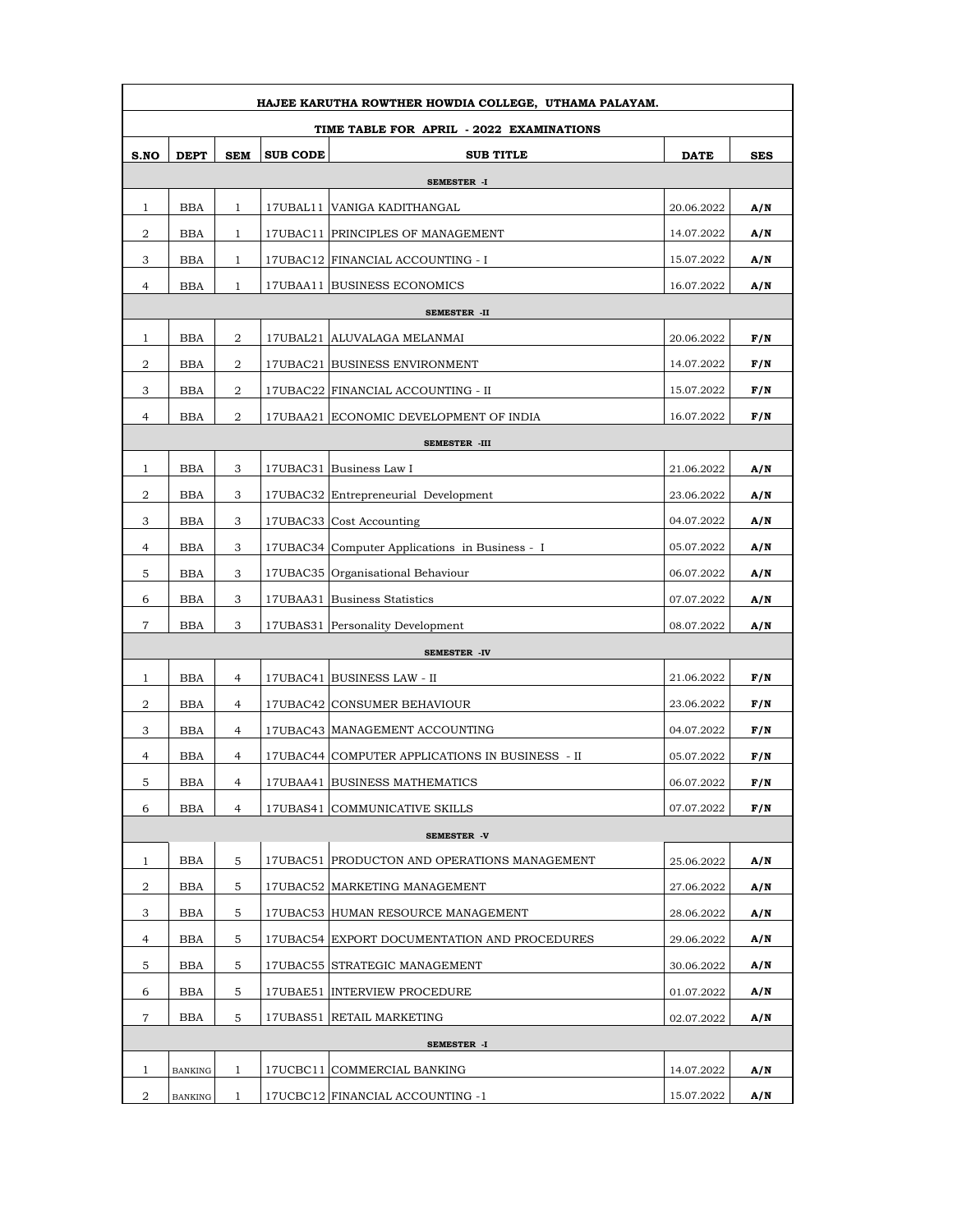| 3             | <b>BANKING</b> | 1              |                    | 17UCBA11 BUSINESS ECONOMICS                 | 16.07.2022 | A/N |  |
|---------------|----------------|----------------|--------------------|---------------------------------------------|------------|-----|--|
| SEMESTER -II  |                |                |                    |                                             |            |     |  |
| 1             | <b>BANKING</b> | 2              |                    | 17UCBC21 BUSINESS ENVIRONMENT               | 14.07.2022 | F/N |  |
| 2             | <b>BANKING</b> | 2              |                    | 17UCBC22 FINANCIAL ACCOUNTING-II            | 15.07.2022 | F/N |  |
| 3             | <b>BANKING</b> | 2              |                    | 17UCBA21 ECONOMIC DEVELOPMENT OF INDIA      | 16.07.2022 | F/N |  |
| SEMESTER -III |                |                |                    |                                             |            |     |  |
| $\mathbf{1}$  | <b>BANKING</b> | 3              |                    | 17UCBC31 Marketing Management               | 21.06.2022 | A/N |  |
| 2             | <b>BANKING</b> | 3              |                    | 17UCBC32 Business Law                       | 23.06.2022 | A/N |  |
| 3             | <b>BANKING</b> | 3              |                    | 17UCBC33 ADVANCED Accounting - I            | 04.07.2022 | A/N |  |
| 4             | <b>BANKING</b> | 3              |                    | 17UCBC34 Cost Accounting                    | 05.07.2022 | A/N |  |
| 5             | <b>BANKING</b> | 3              |                    | 17UCBC35 Co-Operative Banking               | 06.07.2022 | A/N |  |
| 6             | <b>BANKING</b> | 3              | 17UCBS31 MS Office |                                             | 07.07.2022 | A/N |  |
| 7             | <b>BANKING</b> | 3              |                    | 17UCBA31 Business Statistics                | 08.07.2022 | A/N |  |
|               |                |                |                    | SEMESTER -IV                                |            |     |  |
| 1             | <b>BANKING</b> | 4              |                    | 17UCBC41 BANKING LAW AND PRACTICE           | 21.06.2022 | F/N |  |
| 2             | <b>BANKING</b> | 4              |                    | 17UCBC42 PRINCIPLES OF MANAGEMENT ACCOUNING | 23.06.2022 | F/N |  |
| 3             | <b>BANKING</b> | 4              |                    | 17UCBC43 ADVANCED ACCOUNTING - II           | 04.07.2022 | F/N |  |
| 4             | <b>BANKING</b> | 4              |                    | 17UCBC44 CENTRAL BANKING                    | 05.07.2022 | F/N |  |
| 5             | <b>BANKING</b> | 4              |                    | 17UCBA41 BUSINESS MATHEMATICS               | 06.07.2022 | F/N |  |
| 6             | <b>BANKING</b> | 4              |                    | 17UCBS41 CUSTOMER RELATIONSHIP MANAGEMENT   | 07.07.2022 | F/N |  |
|               |                |                |                    | SEMESTER -V                                 |            |     |  |
| $\mathbf{1}$  | <b>BANKING</b> | 5              |                    | 17UCBC51 INCOME TAX LAW AND PRACTICE - I    | 28.06.2022 | A/N |  |
| 2             | <b>BANKING</b> | 5              |                    | 17UCBC52 ENTREPRENEURIAL DEVELOPMENT        | 25.06.2022 | A/N |  |
| 3             | <b>BANKING</b> | 5              |                    | 17UCBC53 CORPORATE ACCOUNTING               | 27.06.2022 | A/N |  |
| 4             | <b>BANKING</b> | 5              |                    | 17UCBC54 HUMAN RESOURCE MANAGEMENT          | 29.06.2022 | A/N |  |
| 5             | <b>BANKING</b> | 5              |                    | 17 UCBC55 SERVICE MARKETING IN BANKS        | 30.06.2022 | A/N |  |
| 6             | BANKING        | 5              |                    | 17UCBE51 EXPORT AND IMPORT PROCEDURE        | 01.07.2022 | A/N |  |
| 7             | <b>BANKING</b> | 5              |                    | 17UCBS51 ELEMENTS OF TALLY                  | 02.07.2022 | A/N |  |
| SEMESTER -I   |                |                |                    |                                             |            |     |  |
| 1             | CA             | $\mathbf{1}$   |                    | 17UCAL11   VANIGA KADITHANGAL               | 20.06.2022 | A/N |  |
| 2             | <b>CA</b>      | 1              |                    | 17UCAC11 FINACIAL ACCOUNTING - I            | 14.07.2022 | A/N |  |
| 3             | CA             | $\mathbf{1}$   | 17UCAC12 THEORY    | INTRODUCTION TO PC SOFTWARE AND MS OFFICE   | 15.07.2022 | A/N |  |
| SEMESTER -II  |                |                |                    |                                             |            |     |  |
| $\mathbf{1}$  | <b>CA</b>      | 2              |                    | 17UCAL21 ALUVALAGA MELANMAI                 | 20.06.2022 | F/N |  |
| 2             | CA             | $\overline{a}$ |                    | 17UCAC21 FINANCIAL ACCOUNTING II            | 14.07.2022 | F/N |  |
| 3             | <b>CA</b>      | 2              |                    | 17UCAC22 PROGRAMMING IN C                   | 15.07.2022 | F/N |  |
| SEMESTER -III |                |                |                    |                                             |            |     |  |
| 1             | CA             | 3              |                    | 17UCAC31 Financial Accounting - III         | 21.06.2022 | A/N |  |
| $\mathbf{2}$  | CA             | 3              |                    | 17UCAC32 Database Management System         | 23.06.2022 | A/N |  |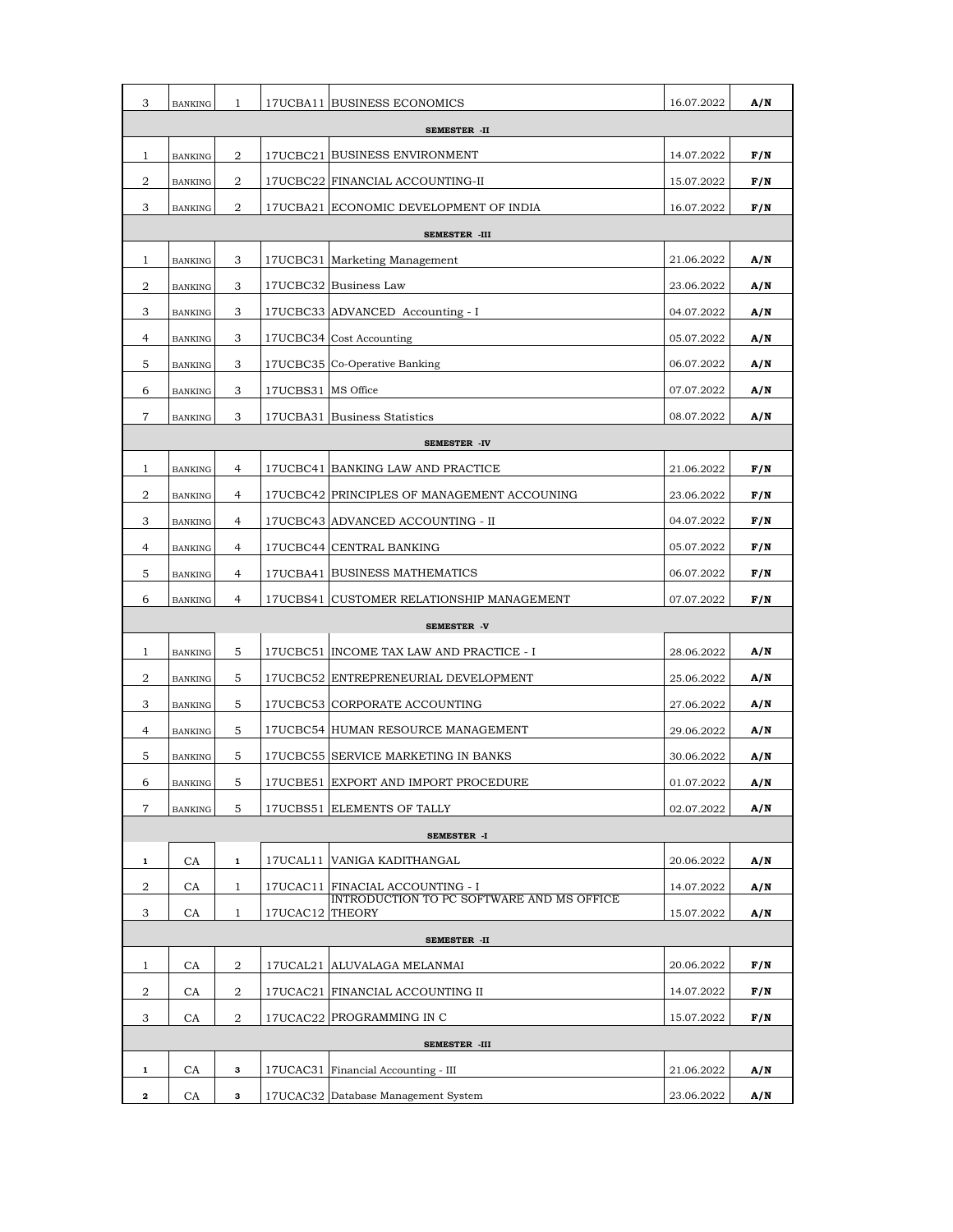| 3              | <b>CA</b> | з              |                   | 17UCAC33 Marketing Management                 | 04.07.2022 | A/N |  |  |
|----------------|-----------|----------------|-------------------|-----------------------------------------------|------------|-----|--|--|
| 4              | CA        | 3              |                   | 17UCAC34 Human Resource Management            | 06.07.2022 | A/N |  |  |
| 5              | CA        | з              |                   | 17UCAA31 Business Statistics                  | 07.07.2022 | A/N |  |  |
| 6              | CA        | 3              |                   | 17UCAS31 Business Organization                | 08.07.2022 | A/N |  |  |
| SEMESTER -IV   |           |                |                   |                                               |            |     |  |  |
| $\mathbf 1$    | <b>CA</b> | 4              |                   | 17UCAC41 COST AND MANAGEMENT ACCOUNTING       | 21.06.2022 | F/N |  |  |
| 2              | CA        | 4              |                   | 17UCAC42 VISUAL PROGRAMMING USING VB          | 23.06.2022 | F/N |  |  |
| з              | CA        | 4              |                   | 17UCAC43 PARTNERSHIP ACCOUNTS                 | 04.07.2022 | F/N |  |  |
| 4              | CA        | 4              |                   | 17UCAA41 BUSINESS MATHEMATICS                 | 06.07.2022 | F/N |  |  |
| SEMESTER -V    |           |                |                   |                                               |            |     |  |  |
| $\mathbf{1}$   | CA        | 5              |                   | 17UCAC51 BUSINESS LAW- I                      | 29.06.2022 | A/N |  |  |
| 2              | CA        | 5              |                   | 17 UCAC52 INCOME TAX LAW AND PRACTICE - I     | 28.06.2022 | A/N |  |  |
| 3              | CA        | 5              |                   | 17UCAC53 INTERNET AND WEB DESIGN              | 27.06.2022 | A/N |  |  |
| 4              | <b>CA</b> | 5              |                   | 17UCAC54 CORPORATE ACCOUNTING - I             | 25.06.2022 | A/N |  |  |
| 5              | CA        | 5              |                   | 17UCAE51 ENTREPRENEURIAL DEVELOPMENT          | 30.06.2022 | A/N |  |  |
|                |           |                |                   | SEMESTER -I                                   |            |     |  |  |
| $\mathbf{1}$   | B.COM     | $\mathbf{1}$   |                   | 17UCRL11 VANIGA KADITHANGAL                   | 20.06.2022 | A/N |  |  |
| 2              | B.COM     | $\mathbf{1}$   |                   | 17UCRC11 FINANCIAL ACCOUNTING - I             | 15.07.2022 | A/N |  |  |
| 3              | B.COM     | $\mathbf{1}$   |                   | 17UCRC12 MARKETING MANAGEMENT                 | 14.07.2022 | A/N |  |  |
| 4              | B.COM     | $\mathbf{1}$   |                   | 17UCRA11 BUSINESS ECONOMICS                   | 16.07.2022 | A/N |  |  |
|                |           |                |                   | SEMESTER -II                                  |            |     |  |  |
| 1              | B.COM     | $\overline{2}$ |                   | 17UCRL21   ALUVALAGA MELANMAI                 | 20.06.2022 | F/N |  |  |
| 2              | B.COM     | 2              |                   | 17UCRC21 FINANCIAL ACCOUNTING-II              | 15.07.2022 | F/N |  |  |
| 3              | B.COM     | 2              |                   | 17UCRC22 COMPANY LAW                          | 14.07.2022 | F/N |  |  |
| $\overline{4}$ | B.COM     | 2              |                   | 17UCRA21 ECONOMIC DEVELOPMENT OF INDIA        | 16.07.2022 | F/N |  |  |
|                |           |                |                   | SEMESTER -III                                 |            |     |  |  |
| $\mathbf{I}$   | B.COM     | З              |                   | I7UCRC31 Business Statistics                  | 21.06.2022 | A/N |  |  |
| 2              | B.COM     | 3              |                   | 17UCRC32 Cost Accounting                      | 23.06.2022 | A/N |  |  |
| 3              | B.COM     | 3              |                   | 17UCRC33 Financial Accounting III             | 04.07.2022 | A/N |  |  |
| 4              | B.COM     | 3              |                   | 17UCRC34 Business Law I                       | 05.07.2022 | A/N |  |  |
| 5              | B.COM     | 3              | 17UCRC35 Auditing |                                               | 06.07.2022 | A/N |  |  |
| 6              | B.COM     | 3              |                   | 17UCRA31 BANKING MANAGEMENT                   | 07.07.2022 | A/N |  |  |
|                |           |                |                   | SEMESTER -IV                                  |            |     |  |  |
| $\mathbf{1}$   | B.COM     | 4              |                   | 17UCRC41 BUSINESS MATHEMATICS                 | 21.06.2022 | F/N |  |  |
| 2              | B.COM     | 4              |                   | 17UCRC42 MANAGEMENT ACCOUNING                 | 23.06.2022 | F/N |  |  |
| 3              | B.COM     | 4              |                   | 17UCRC43 PARTNERSHIP ACCOUNTS                 | 04.07.2022 | F/N |  |  |
| 4              | B.COM     | 4              |                   | 17UCRC44 BUSINESS LAW - II                    | 05.07.2022 | F/N |  |  |
| 5              | B.COM     | 4              |                   | 17UCRA41 Principles and Practice of Insurance | 06.07.2022 | F/N |  |  |
|                |           |                |                   |                                               |            |     |  |  |
| 6              | B.COM     | 4              |                   | 17UCRS41 ARITHMETIC ABILITY                   | 07.07.2022 | F/N |  |  |